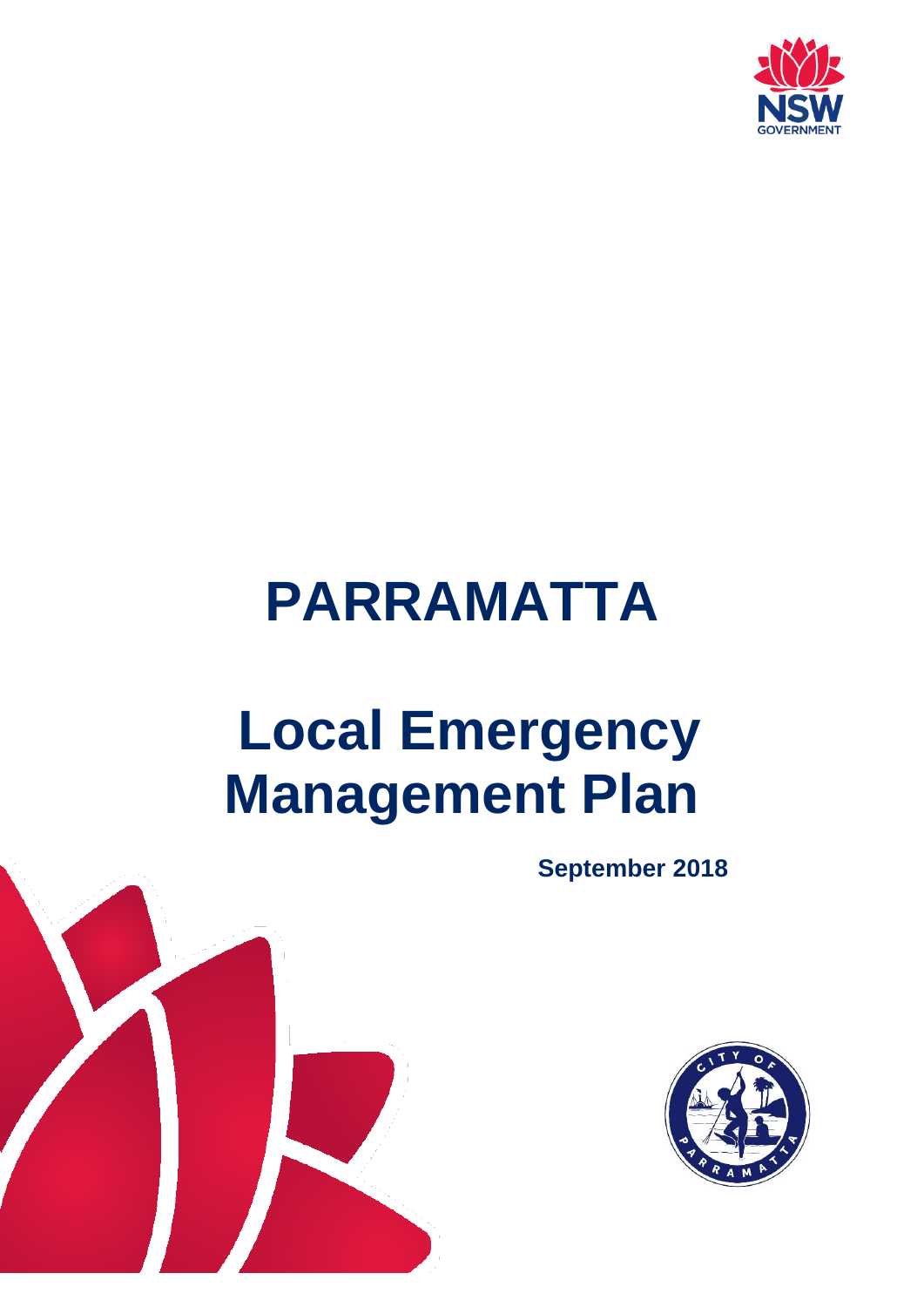# <span id="page-1-0"></span>**Part 1 – Administration**

# <span id="page-1-1"></span>**Authority**

The Parramatta Local Emergency Management Plan (EMPLAN) has been prepared by the Parramatta Local Emergency Management Committee in compliance with the State Emergency & Rescue Management Act 1989.

APPROVED

**LEMO**

**Chair Parramatta Local Emergency Management Committee**

Dated: 11-10-2018

ENDORSED

**Chair North West Metropolitan Regional Emergency Management Committee**

Dated: 19-10-2018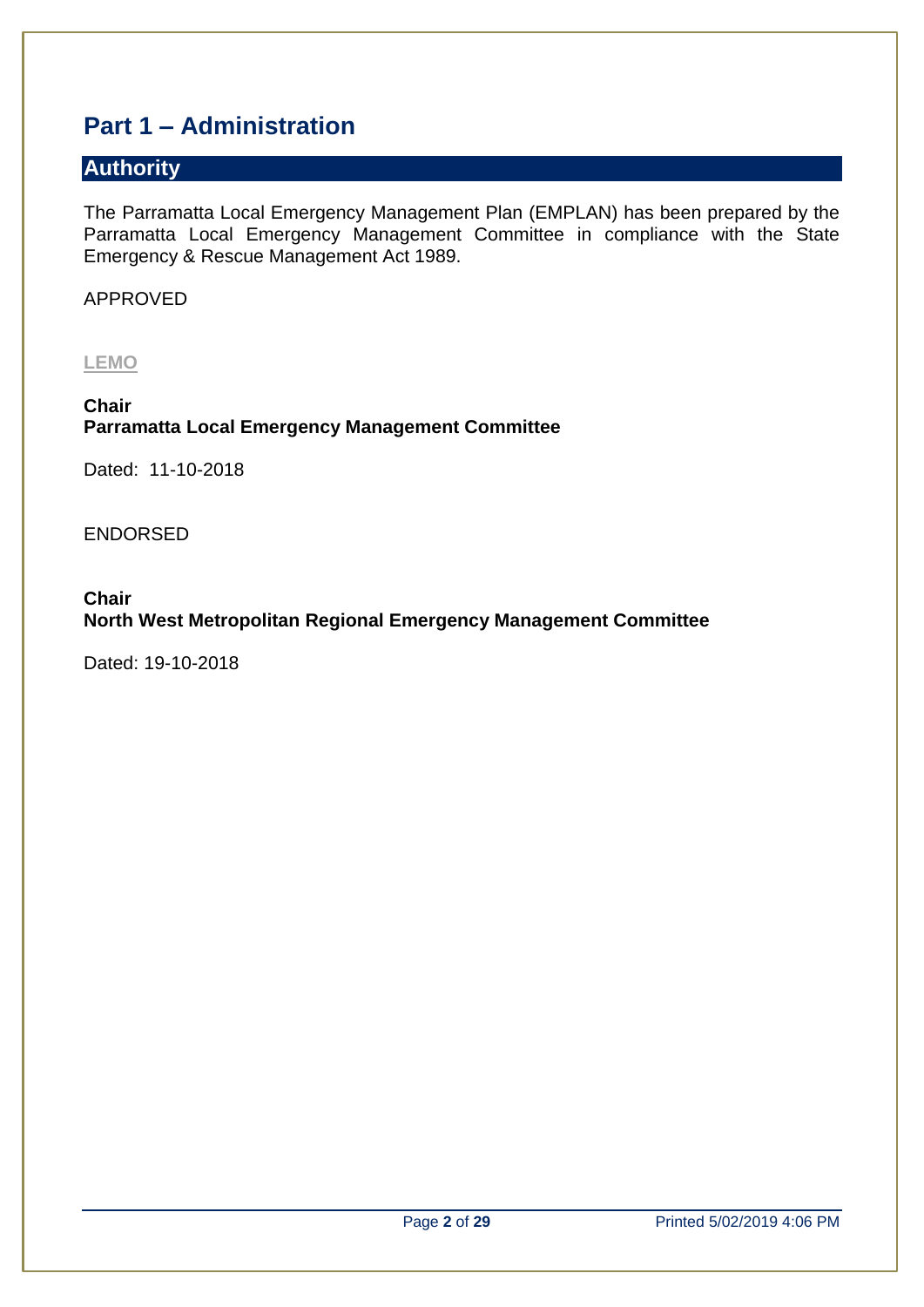# <span id="page-2-0"></span>**Contents**

| Part 3 - Restricted Operational Information Error! Bookmark not defined.       |  |
|--------------------------------------------------------------------------------|--|
|                                                                                |  |
| Annexure E - Vulnerable Facilities List Error! Bookmark not defined.           |  |
| Annexure F - Consequence Management Guides (CMG). Error! Bookmark not defined. |  |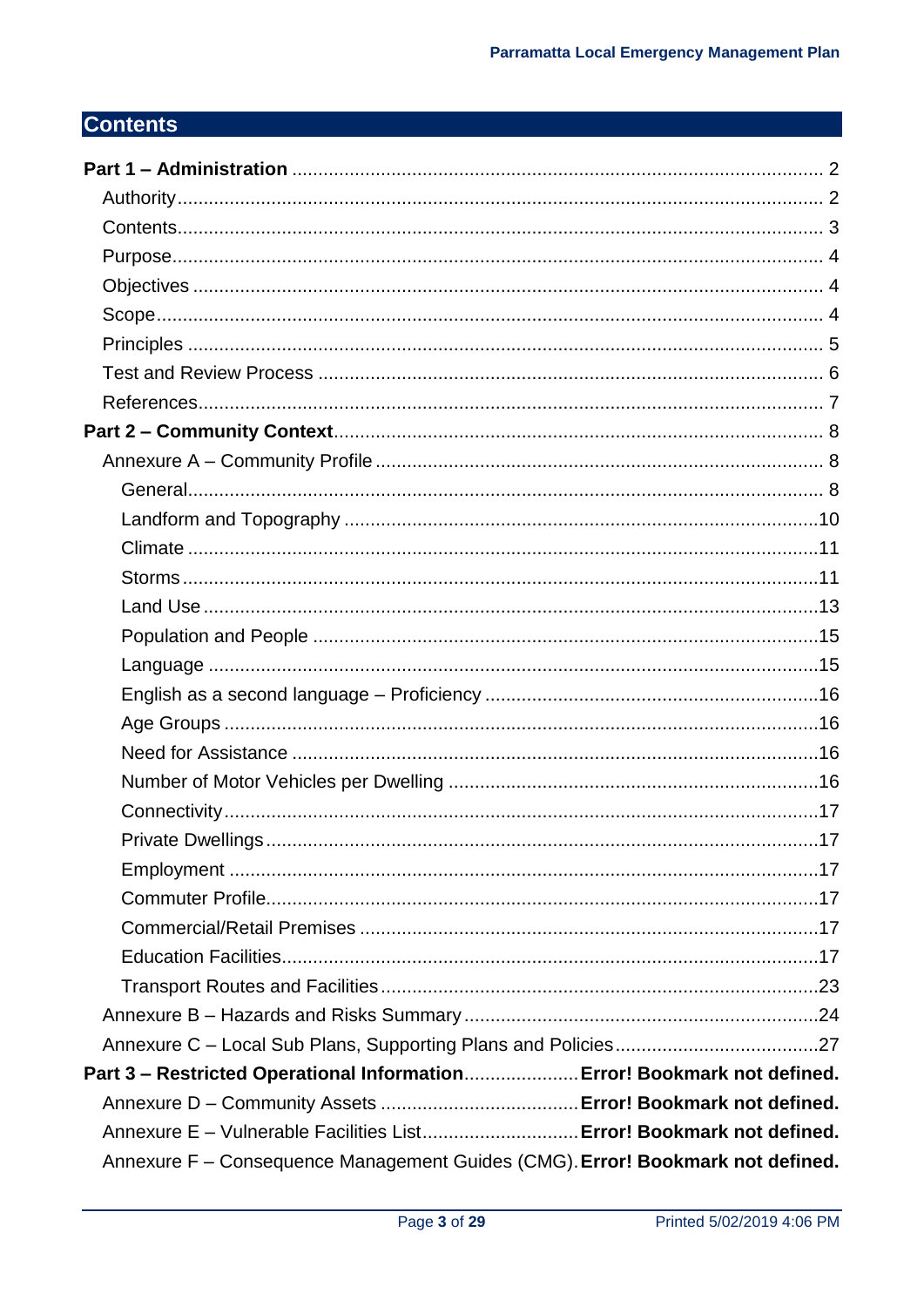## <span id="page-3-0"></span>**Purpose**

Details arrangements for, prevention of, preparation for, response to and recovery from emergencies within the Local Government Area covered by this plan.

It encompasses arrangements for:

- emergencies controlled by combat agencies;
- emergencies controlled by combat agencies and supported by the Local Emergency Operations Controller (LEOCON);
- emergency operations for which there is no combat agency; and
- circumstances where a combat agency has passed control to the LEOCON.

#### <span id="page-3-1"></span>**Objectives**

The objectives of this plan are to:

- define participating organisation and Functional Area roles and responsibilities in preparation for, response to and recovery from emergencies;
- set out the control, co-ordination and liaison arrangements at the Local level;
- detail activation and alerting arrangements for involved agencies; and
- detail arrangements for the acquisition and co-ordination of resources.

#### <span id="page-3-2"></span>**Scope**

The plan (public and restricted components) describes the arrangements at Local level to prevent, prepare for, respond to and recover from emergencies and also provides policy direction for the preparation of Sub Plans and Supporting Plans:

- Arrangements detailed in this plan are based on the assumption that the resources upon which the plan relies are available when required; and
- The effectiveness of arrangements detailed in this plan are dependent upon all involved agencies preparing, testing and maintaining appropriate internal instructions, and/or standing operating procedures.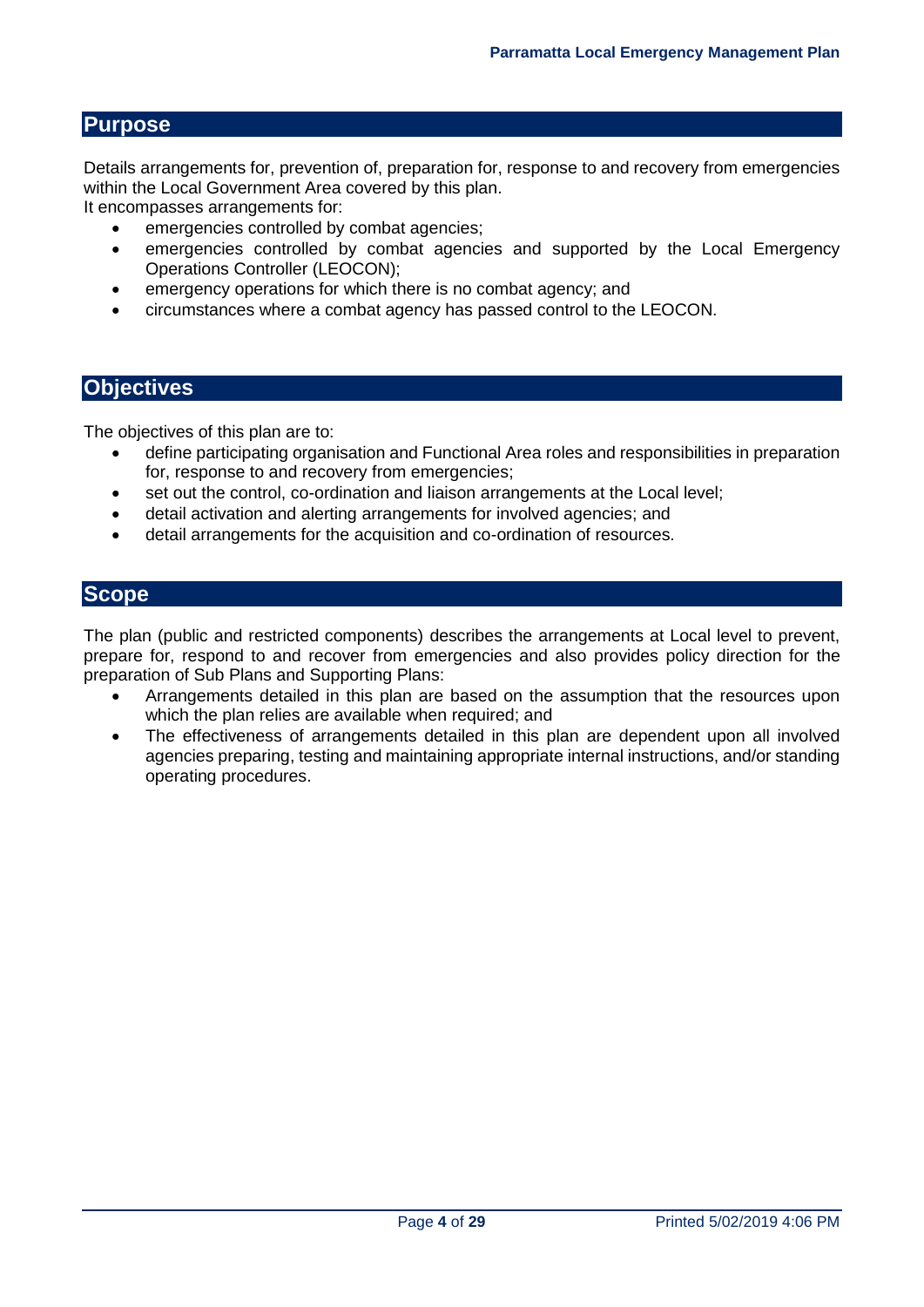# <span id="page-4-0"></span>**Principles**

The following principles are applied in this plan:

- a) The Emergency Risk Management (ERM) process is to be used as the basis for emergency planning in New South Wales. This methodical approach to the planning process is to be applied by Emergency Management Committees at all levels.
- b) Responsibility for preparation, response and recovery rests initially at Local level. If Local agencies and available resources are not sufficient they are augmented by those at Regional level.
- c) Control of emergency response and recovery operations is conducted at the lowest effective level.
- d) Agencies may deploy their own resources from their own service from outside the affected Local area or Region if they are needed.
- e) The Local Emergency Operations Controller (LEOCON) is responsible, when requested by a combat agency, to co-ordinate the provision of resources support. EOCONs would not normally assume control from a combat agency unless the situation can no longer be contained. Where necessary, this should only be done after consultation with the Regional Emergency Operations Controller (REOCON) and agreement of the combat agency and the appropriate level of control.
- f) Emergency preparation, response and recovery operations should be conducted with all agencies carrying out their normal functions wherever possible.
- g) Prevention measures remain the responsibility of authorities/agencies charged by statute with the responsibility.
- 



Image: Disability Inclusive Disaster Risk Reduction (DIDRR) Framework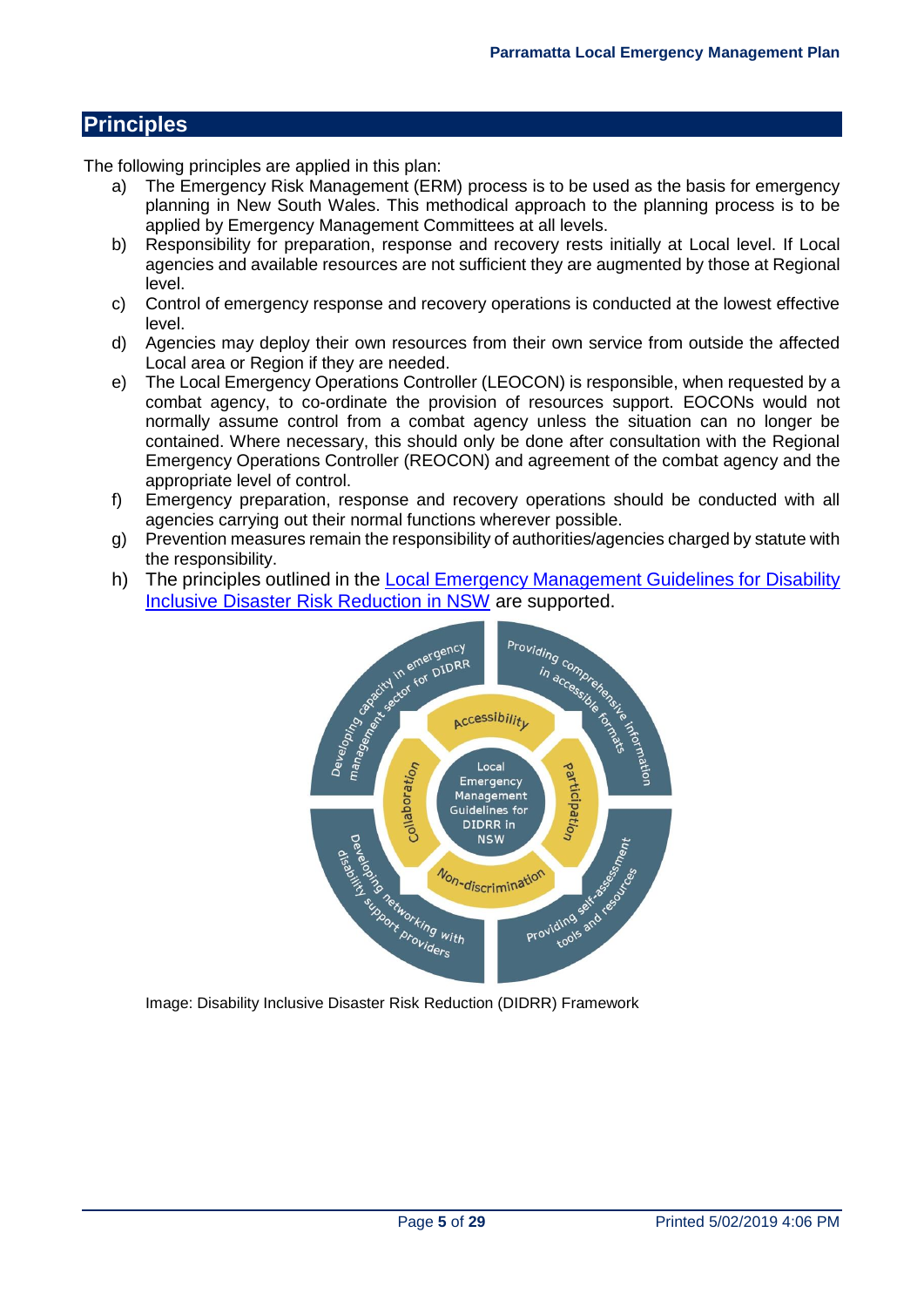# <span id="page-5-0"></span>**Test and Review Process**

The Parramatta Local Emergency Management Committee (LEMC) will review this Plan every three (3) years, or following any:

- activation of the Plan in response to an emergency;
- legislative changes affecting the Plan: and
- exercises conducted to test all or part of the Plan.
- in the event of significant changes or additions to areas of infrastructure, community profile or risk profile.

Review of the Plan sections will be exercised in a timeframe that the LEMC deems appropriate. Annexure tables and maps will be updated as required outside the core document agreed review period.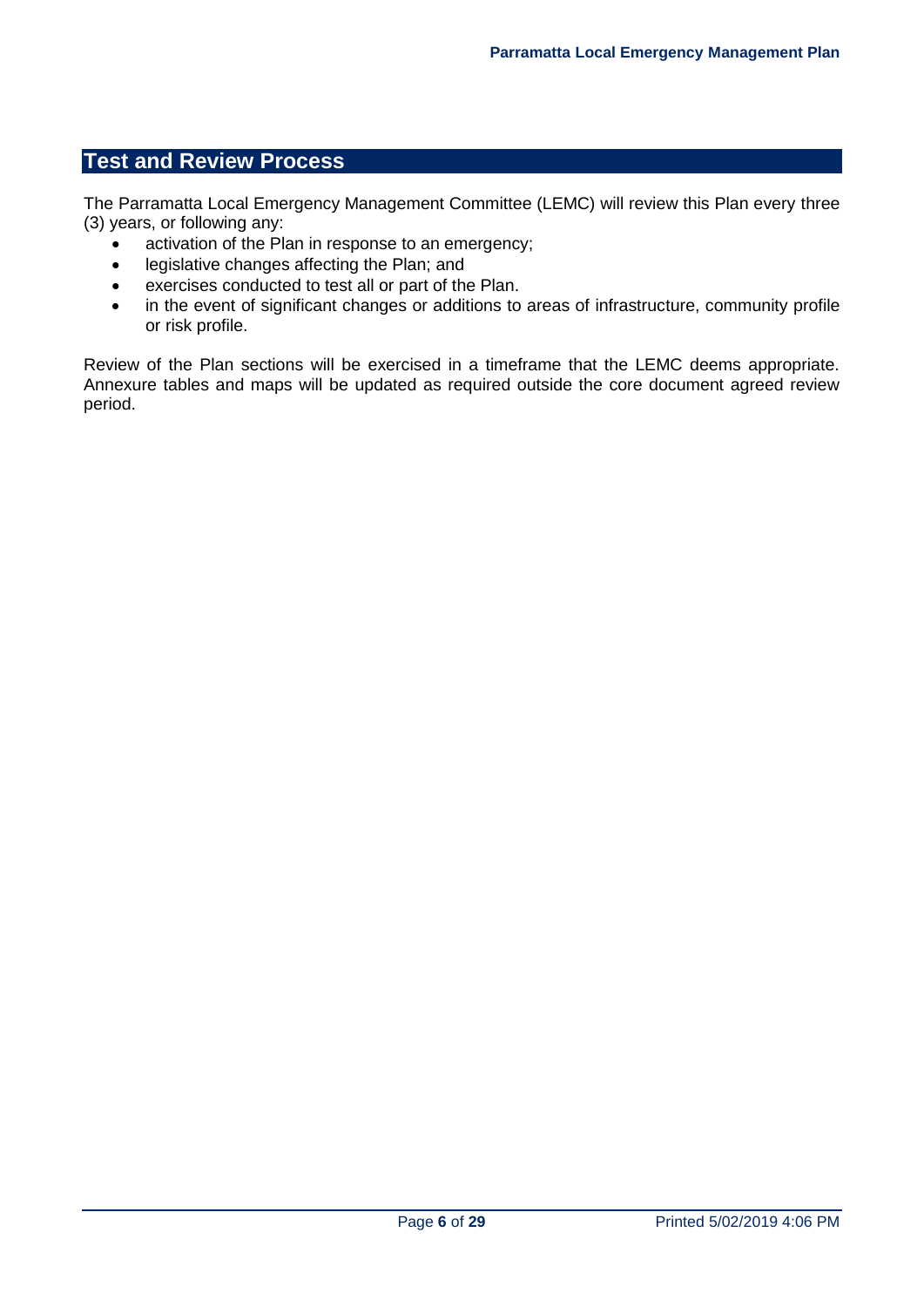# <span id="page-6-0"></span>**References**

This plan is not to be read in isolation to associated NSW Legislation, policy, plans, sub-plans and supporting plans.

#### **EMERGENCY PLANS**

NSW State Emergency Management Plan (EMPLAN) (2012) North West Metropolitan District Disaster Plan (2011)

#### **SUB PLANS**

Asbestos Emergency Sub Plan (2014)

Aviation Emergency Sub Plan (2010)

- Civil and military aircraft accident Procedures for Police Officers and Emergency Services Personnel (2010)

Biosecurity (Animal and Plan) Emergency Sub Plan (2017)

- AUSVETPLAN Summary Document (2008)
- AUSVETPLAN Manuals and Documents (2008)

Bush Fire Plan (2017)

Flood Sub Plan (2018)

Food Industry Emergency Sub Plan (2009)

Hawkesbury-Nepean Flood Emergency Sub Plan (2015)

Hazardous Materials/Chemical, Biological, Radiological and Nuclear Sub Plan (2012) Heatwave Sub Plan (2018)

Human Influenza Pandemic Plan (2010)

Major Structure Collapse Sub Plan (2011)

State Waters Marine oil and Chemical Spill Contingency Plan (2016) Storm Sub Plan (2016)

#### **SUPPORTING PLANS**

Agriculture an Animal Services Supporting Plan (2017) Energy and Utility Services (EUSPLAN) Supporting Plan (2017) Engineering Services (EngPLAN) Supporting Plan (2014) Environment Services (ENVIROPLAN) Supporting Plan (2013) Gas Supply Disruption Supporting Plan (2008) Health Services (HEALTHPLAN) Supporting Plan (2013)

- Evacuation Decision Guidelines for Private Health and Residential Care Facilities (2016)

Public Information Services Supporting Plan (2005)

Recovery Plan (2016)

Telecommunications Services (TELCOPLAN) Supporting Plan (2018)

Transport Services Supporting Plan (2008)

Welfare Services Functional Area Supporting Plan (2014)

Salvation Army Emergency Services Catering for Combat Agencies (2014)

#### **POLICIES**

State Rescue Policy (2015) Flood Rescue Policy (2014)

All Emergency NSW Policies and Plans available <https://www.emergency.nsw.gov.au/Pages/publications/publications.aspx>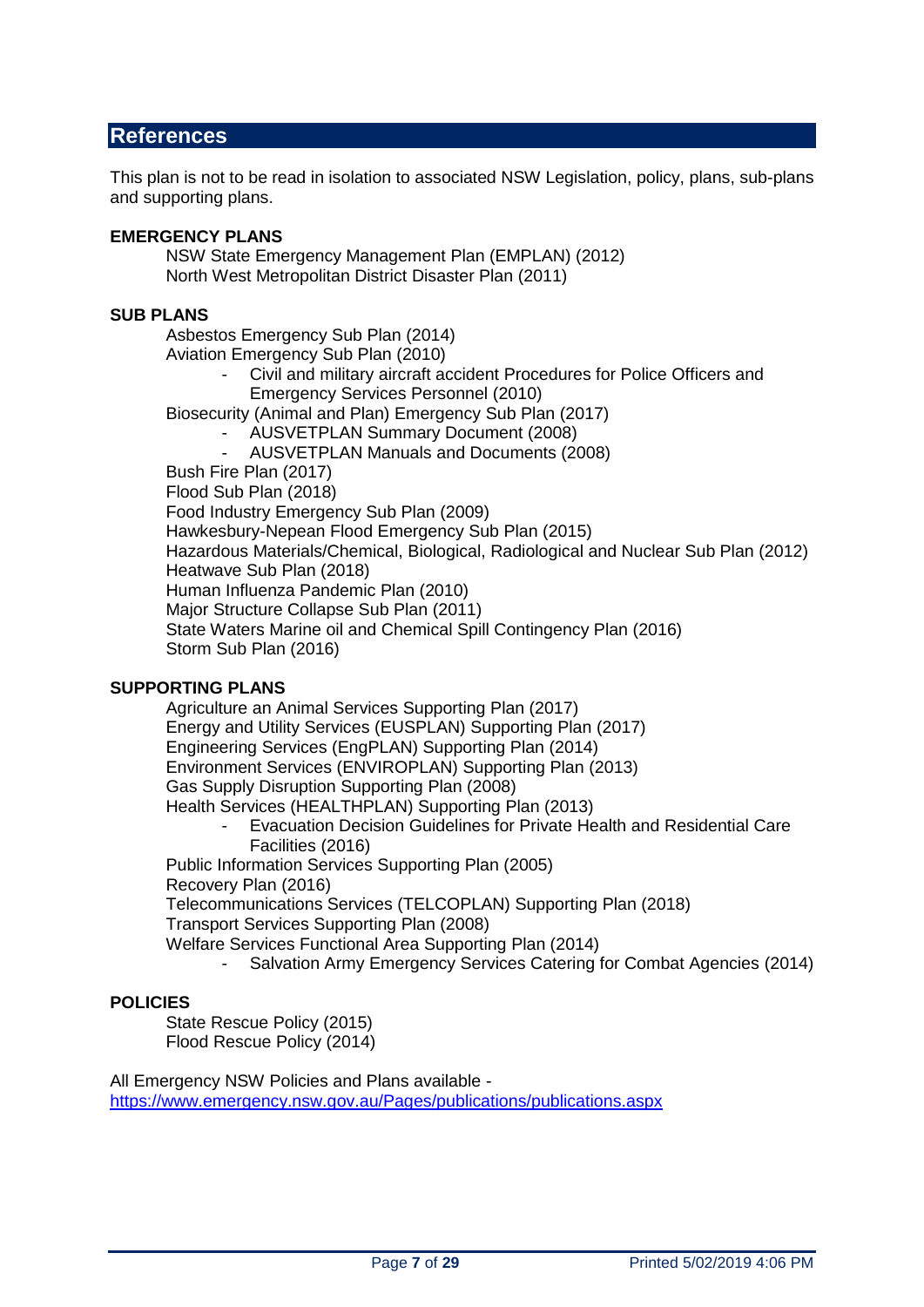# <span id="page-7-0"></span>**Part 2 – Community Context**

# <span id="page-7-1"></span>**Annexure A – Community Profile**

#### <span id="page-7-2"></span>**General**

The area covered by this Plan are those suburbs and localities within the boundaries of the City of Parramatta Local Government Area (LGA). The (combined) area is approximately 84 km<sup>2</sup> and is located in the geographical centre of the Sydney region 24km west of the Sydney CBD. The area contains 38 suburbs. Neighboring LGAs are Blacktown, Canada Bay, Cumberland, The Hills, Hornsby, Ryde, Strathfield.

The LGA also encompasses the  $6.4 \text{ km}^2$  Sydney Olympic Park precinct that includes Parkland, sporting and event venues as well as residential and commercial properties. Parramatta is recognised as the demographic and geographic centre of the Sydney Metropolitan Area.

The LGA has a large residential population and distribution, however the suburb of Parramatta holds substantial commercial and retail centres; Sydney Olympic Park is a popular tourist location and is central to many large sporting and entertainment events including the Royal Easter Show.

Suburbs and *localities* include:

- $\bullet$  Auburn\*
- Baulkham Hills\*
- Beecroft\*
- Camellia
- Carlingford
- Cheltenham\*
- Clyde
- Constitution Hill
- Dundas
- Dundas Valley
- Eastwood
- Epping
- Ermington
- **•** Granville
- Harris Park
- Holrovd\*

 $\overline{a}$ 

- Lidcombe
- Mays Hill\*
- Melrose Park
- Merrylands\*
- **Newington**
- North Parramatta
- North Rocks\*
- Northmead
- Oatlands
- Old Toongabbie
- Parramatta
- Pendle Hill\*
- Rosehill
- Rydalmere
- Seven Hills\*
- **Silverwater**
- Sydney Olympic Park
- **Telopea**
- Toongabbie\*
- Wentworth Point
- Westmead\*
- Winston Hills

\*denotes suburb shared with neighboring Council

The LGAs have a combined total population of 234,968 people<sup>1</sup>, with a population density of 28.18 people per hectare. The projected population increase is another 61.86% by 2036 to 397,482.

The key economic centers of Westmead, Epping, the Parramatta CBD and Sydney Olympic Park under the one council banner has created an economic powerhouse that will drive the future growth of Global Sydney.

 $1$  Australian Bureau of Statistics  $-2016$  Census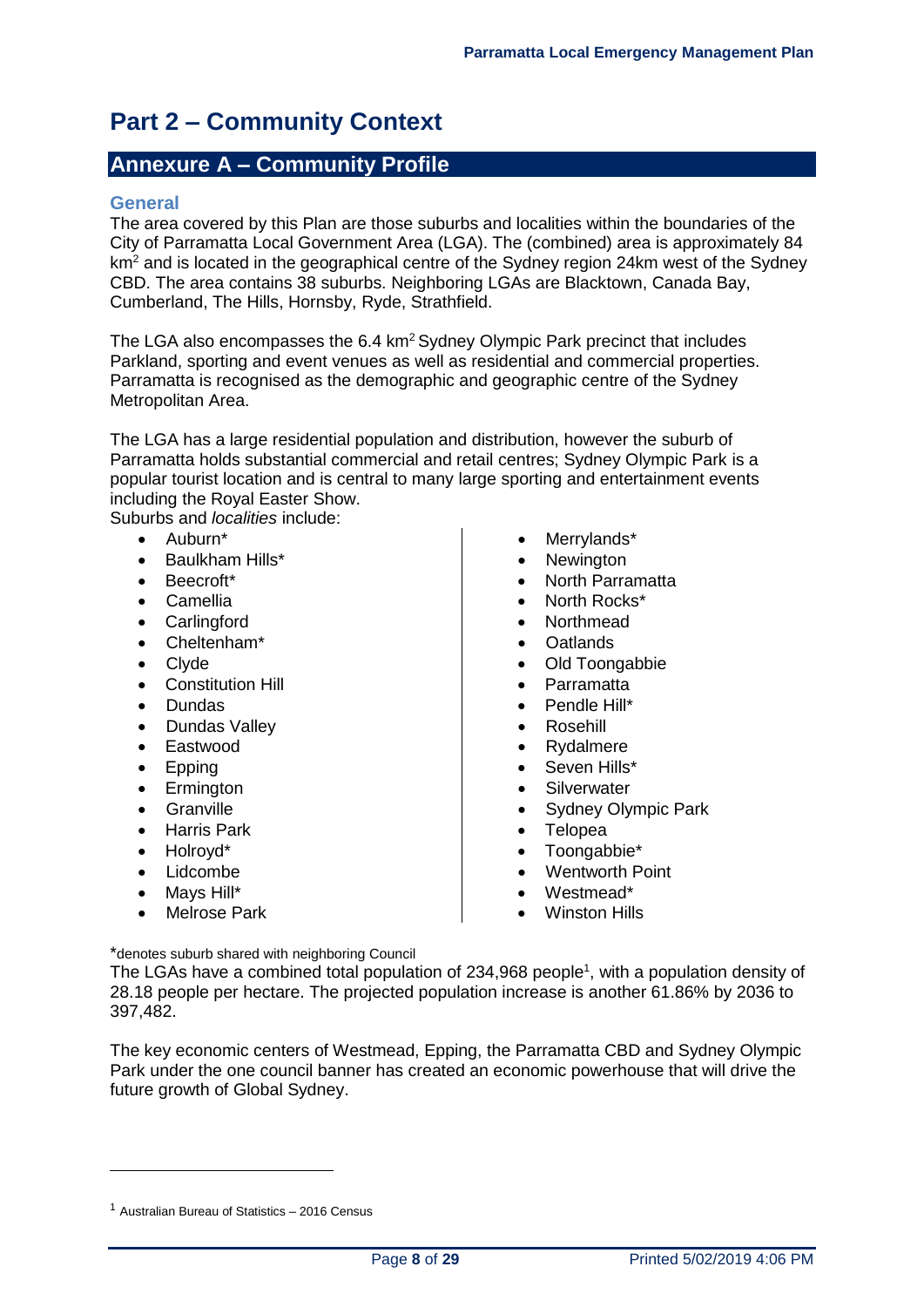By 2036 an additional 27,000 jobs and 27,475 residents will be located within the City Centre.

In addition to the residential and working population, approximately 50,000 people travel into the Parramatta CBD due to shopping, special events, evening functions and overnight stays causing the population swell.

There are two major commercial precincts located at:

- Parramatta CBD which has over 50,000 people on average passing through the area each day and is the primary Central Business District and retail centre for the area. It includes Parramatta Westfield shopping centre, Parramatta Railway/Bus Interchange and numerous office blocks.
- Westmead has over 35,000 people on average passing through the facility each day The major industries of employment are health care services with over 21,000 persons employed specialising in Hospital service, general practice, dental, specialist medical services and research.

In common with other metropolitan Local Government Councils Parramatta consist of:

- Low to high density residential areas
- Commercial and industrial areas
- Major open spaces and protected reserves
- Topographical features and attractions including river frontage, lowlands
- Tourism and local attractions including sports venues,
- Major secondary education facilities.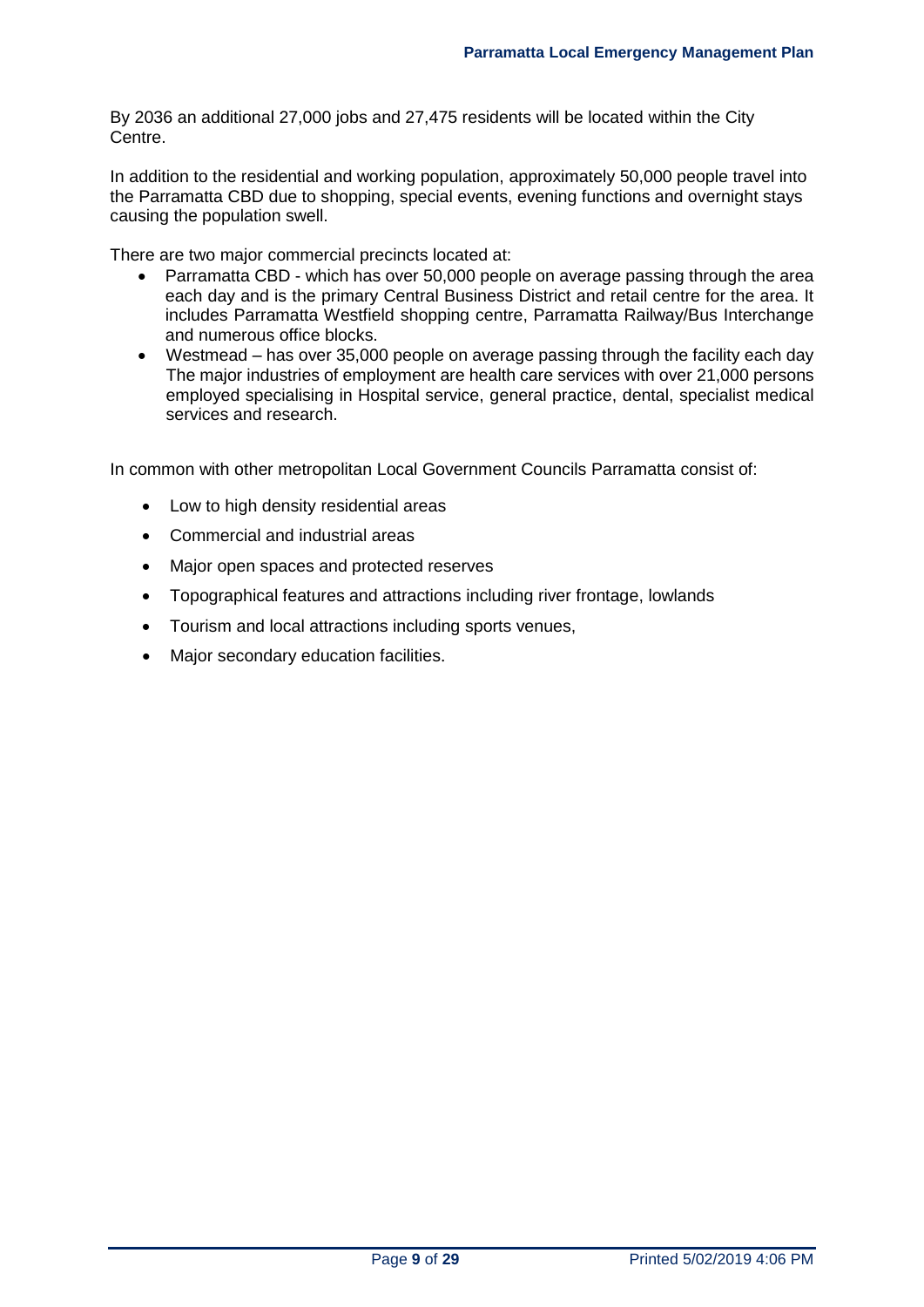

## <span id="page-9-0"></span>**Landform and Topography**

The topography of the area is dominated by the Cumberland Plain. The tributaries and head of the Parramatta river dominate the landscape in the central and Eastern portion of the LGA. The topography rises to the north to a main ridge which extends from Beecroft in the east through to Seven Hills in the west. This ridge falls away to Westmead in the west and Dundas Valley in the east. The area to the west of Parramatta through to Sydney Olympic Park is low lying as it follows the Parramatta river and its small tributaries.

The topography of the LGA to the north of the Cumberland plan, is typical of the underlying Hawkesbury Sandstone geology, consisting of dissected valleys and rocky outcrops.

The most impressive feature of Parramatta LEMC area is the Parramatta River frontages, which consists of many places for the public to access for active and passive recreation.

Parramatta is flanked by several large portions of open space. The most significant of these are Parramatta Park, Lake Parramatta Reserve and Bicentennial & Sydney Olympic Parklands

On the north the boundary of the LGA is the M2 motorway, to the east there is the Parramatta river and the suburban border with Ryde Council and south boundary is the M4 motorway that adjoin Cumberland Council.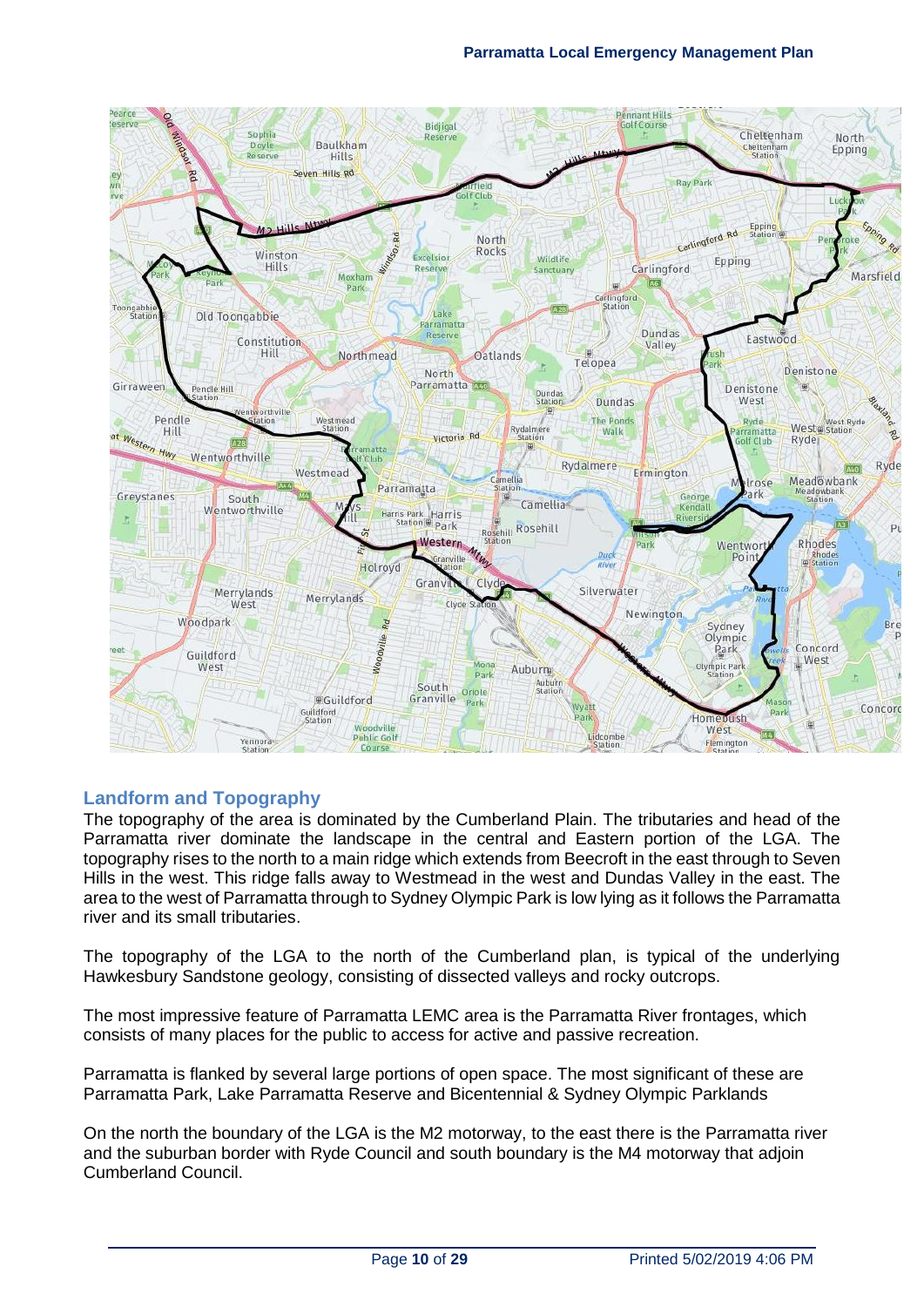# <span id="page-10-0"></span>**Climate**

Parramatta City Council has a temperate climate with generally warm summers and mild winters. The following tables provide Bureau of Meteorology (BoM) climate statistics for Parramatta which is the weather station most representative of the Parramatta Local Government Area.

The tables show:

- 1. The highest rainfall is historically received at Parramatta from January to March.
- 2. The driest months are historically from August to November in both due to the influence of westerly winds.

| <b>Statistics</b>                                       | Jan  | Feb  | <b>Mar</b> | Apr  | <b>May</b> | Jun  | Jul  | Aug  | <b>Sep</b> | Oct  | <b>Nov</b> | <b>Dec</b> | <b>Annual</b> |    | Years        |
|---------------------------------------------------------|------|------|------------|------|------------|------|------|------|------------|------|------------|------------|---------------|----|--------------|
| <b>Temperature</b>                                      |      |      |            |      |            |      |      |      |            |      |            |            |               |    |              |
| <b>Mean</b><br>maximum<br>temperature<br>$(^{\circ}C)$  | 28.1 | 27.7 | 26.4       | 23.4 | 20.3       | 17.5 | 17.0 | 18.7 | 21.4       | 23.7 | 25.8       | 27.6       | 23.1          | 40 | 1907<br>1956 |
| <b>Mean</b><br>minimum<br>temperature<br>$(^{\circ}C)$  | 16.7 | 16.6 | 14.9       | 11.5 | 8.2        | 5.7  | 4.5  | 5.4  | 7.7        | 10.8 | 13.3       | 15.6       | 10.9          | 40 | 1907<br>1956 |
|                                                         |      |      |            |      |            |      |      |      |            |      |            |            |               |    | Rainfall     |
| <b>Mean</b><br>rainfall<br>(mm)                         | 89.4 | 96.2 | 99.1       | 91.3 | 79.7       | 82.4 | 79.6 | 55.0 | 51.4       | 62.5 | 62.5       | 72.3       | 914.7         | 95 | 1832<br>1966 |
| Decile <sub>5</sub><br>(median)<br>rainfall<br>(mm)     | 69.7 | 70.0 | 77.5       | 61.7 | 39.4       | 55.7 | 50.8 | 39.6 | 39.6       | 45.4 | 54.1       | 54.0       | 888.0         | 67 | 1832<br>1966 |
| <b>Mean</b><br>number of<br>days of rain<br>$\geq 1$ mm | 3.7  | 4.0  | 3.9        | 3.6  | 3.3        | 3.4  | 3.1  | 3.0  | 3.1        | 3.6  | 3.4        | 3.5        | 41.6          | 67 | 1832<br>1960 |

# <span id="page-10-1"></span>**Storms**

The City of Parramatta Council has experienced significant storms over time with the average frequency being 4 to 7 weather events each year.

Review of the BoM website records indicates that two types of significant storms have impacted on the Parramatta LGA i.e. severe thunderstorms and east coast lows.

Additionally, 'southerly busters' also impact upon the City of Parramatta area with BoM records showing that on occasion, the strong winds associated with these storms have caused significant damage to property and infrastructure. Further information is summarised below:

## 1. East Coast Low

The City of Parramatta was most recently impacted by an East Coast Low (ECL) in January 2016, June 2016 and during March 2017. ECLs are intense low-pressure systems which on average occur several times each year off the eastern coast of Australia, in particular southern Queensland, NSW and eastern Victoria. Although they can occur at any time of the year, they are more common during autumn and winter with a maximum frequency in June.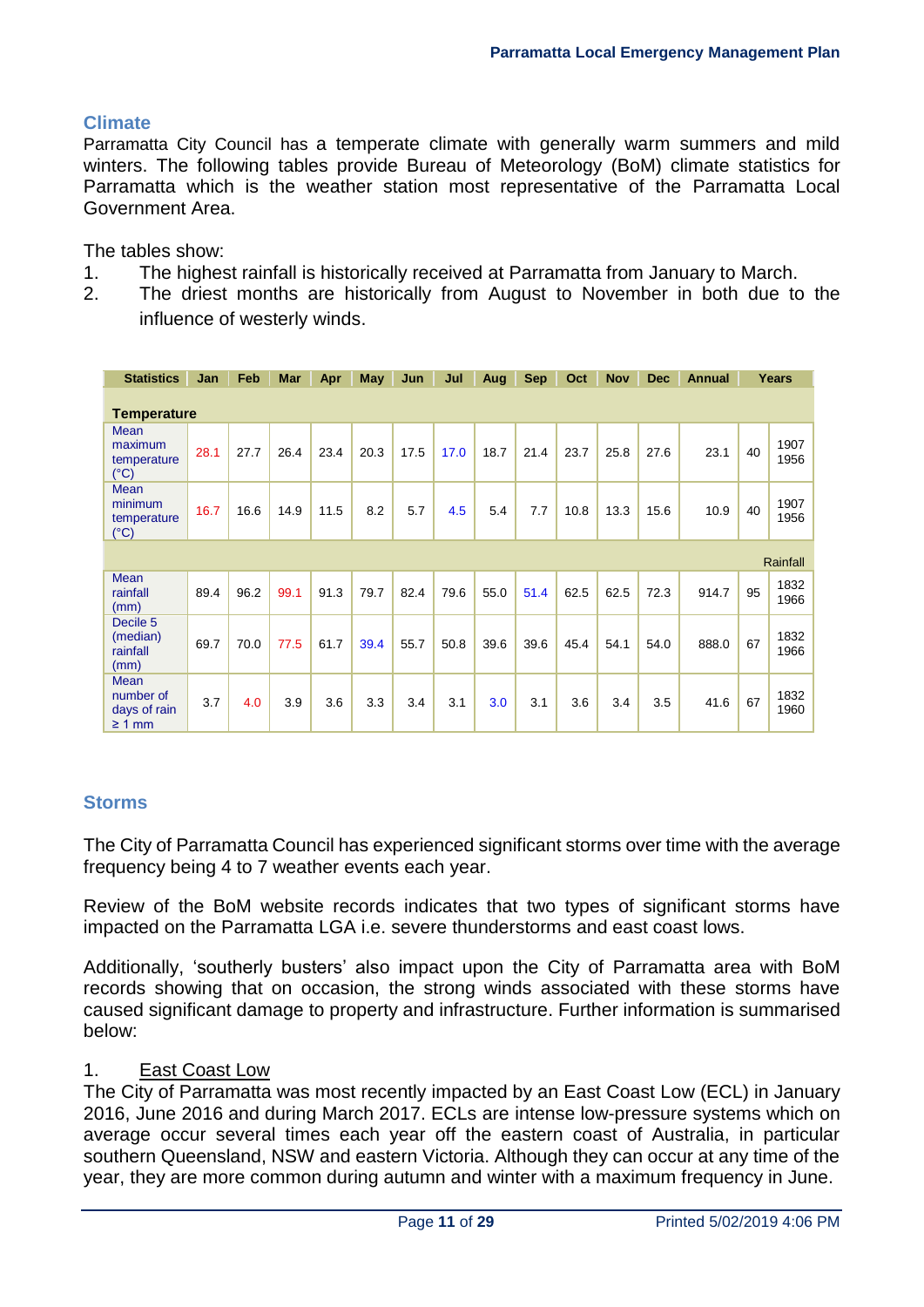ECLs will often intensify rapidly overnight making them one of the more dangerous weather systems to affect the NSW coast. The gales and heavy rain occur on and near the coast south of the low centre, while to the north of the low there can be clear skies. The challenge for forecasters is to accurately predict the location and movement of the centre of the low.

ECLs can generate one or more of:

- Gale or storm force winds along the coast and adjacent waters
- Heavy widespread rainfall leading to flash and/or major river flooding,
- Very rough seas and prolonged heavy swells over coastal and ocean waters which can cause damage to the coastline.

Falling trees and flash flooding have caused fatalities on the land, many small craft have been lost off the coast and larger vessels have run aground during these events.

#### 2. Severe Thunderstorms

Thunderstorms range in intensity from those that bring cooling rain after a scorching summer's day, to severe storms so powerful that large trees and sometimes houses cannot stand in their path.

A review of records of significant severe thunderstorms on the BoM web site (1970-2008), and the severe storms archive, for the Sydney metropolitan and coastal regions from Newcastle to the Illawarra identified that the months of January - April and October - November recorded the highest incidences of severe thunderstorms.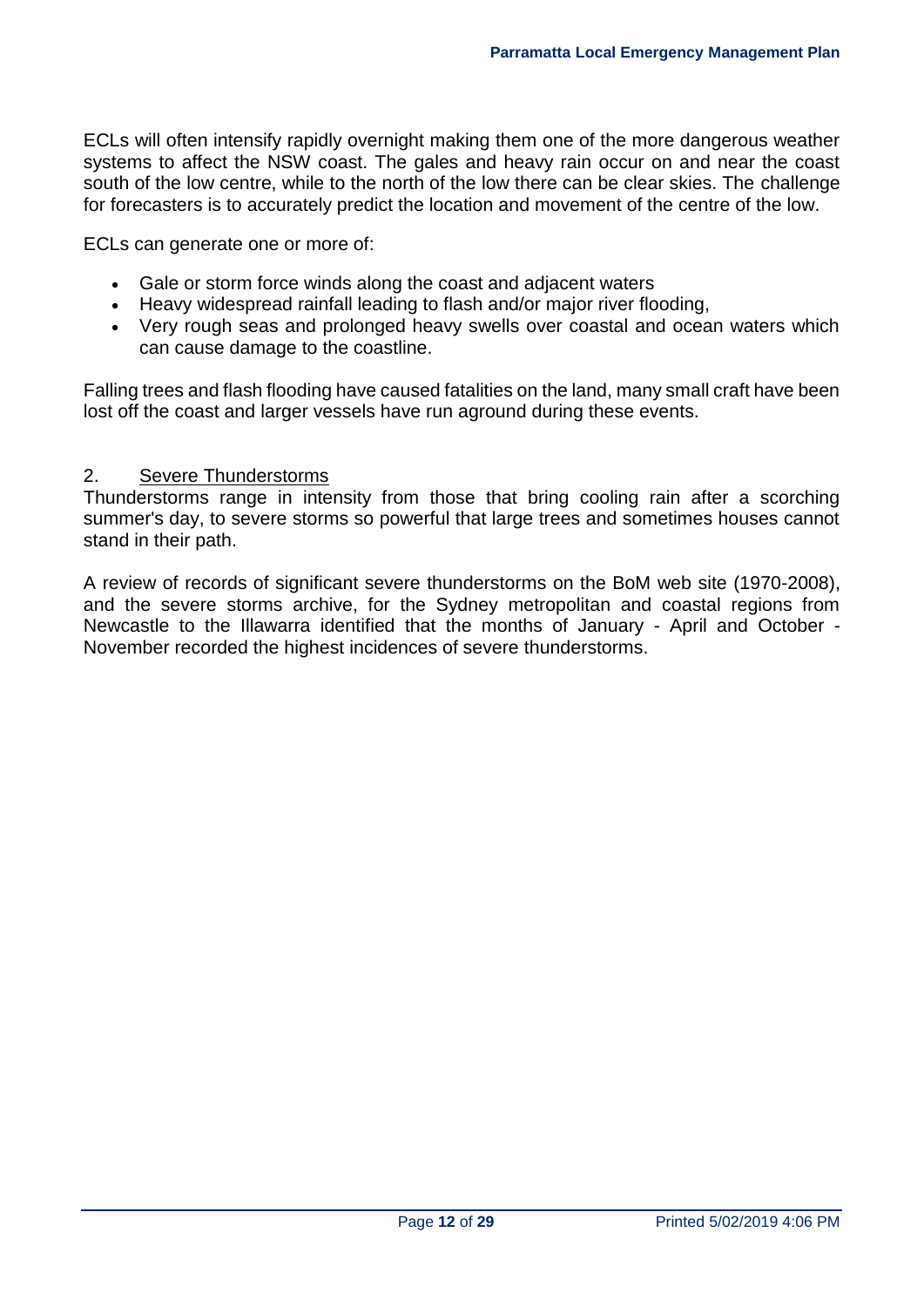## 3. Southerly Busters

The following BoM information is available on Southerly Busters in Sydney:

A 'Southerly Buster' (or 'Southerly Burster') is the term Sydney-siders have adopted for an abrupt southerly change that can charge up the New South Wales coast, mostly between October and February. In southeast Australia the proximity of the Great Dividing Range to the coast helps create these particularly fierce winds – often gusting well over 60 km/h.

Varying definitions of the Southerly Buster exist, with the BoM adopting the criteria of southerly winds gusting in excess of 29 knots (54 km/h) and a three-hour temperature drop of at least five degrees (during a 2010 study).

They travel from the south coast of NSW to the Mid North Coast, generally reaching their maximum intensity between Nowra and Newcastle. Sydney receives an average of about five Southerly Busters a year, with the stronger busters usually reaching Sydney in the late afternoon or early evening after several days of hot weather. Temperature changes can be dramatic, with falls of 10-15°C often occurring in less than one hour.

## <span id="page-12-0"></span>**Land Use**

The Parramatta local government area encompasses the foreshore of the Parramatta River and upper Sydney Harbour. Apart from Parramatta CBD, Westmead and Sydney Olympic Park and smaller suburban retail strips the LGAs are predominantly low to medium-density residential in nature, though also includes major arterial roads, sixteen railway stations, bus stops, harbour wharves, and other open space areas.

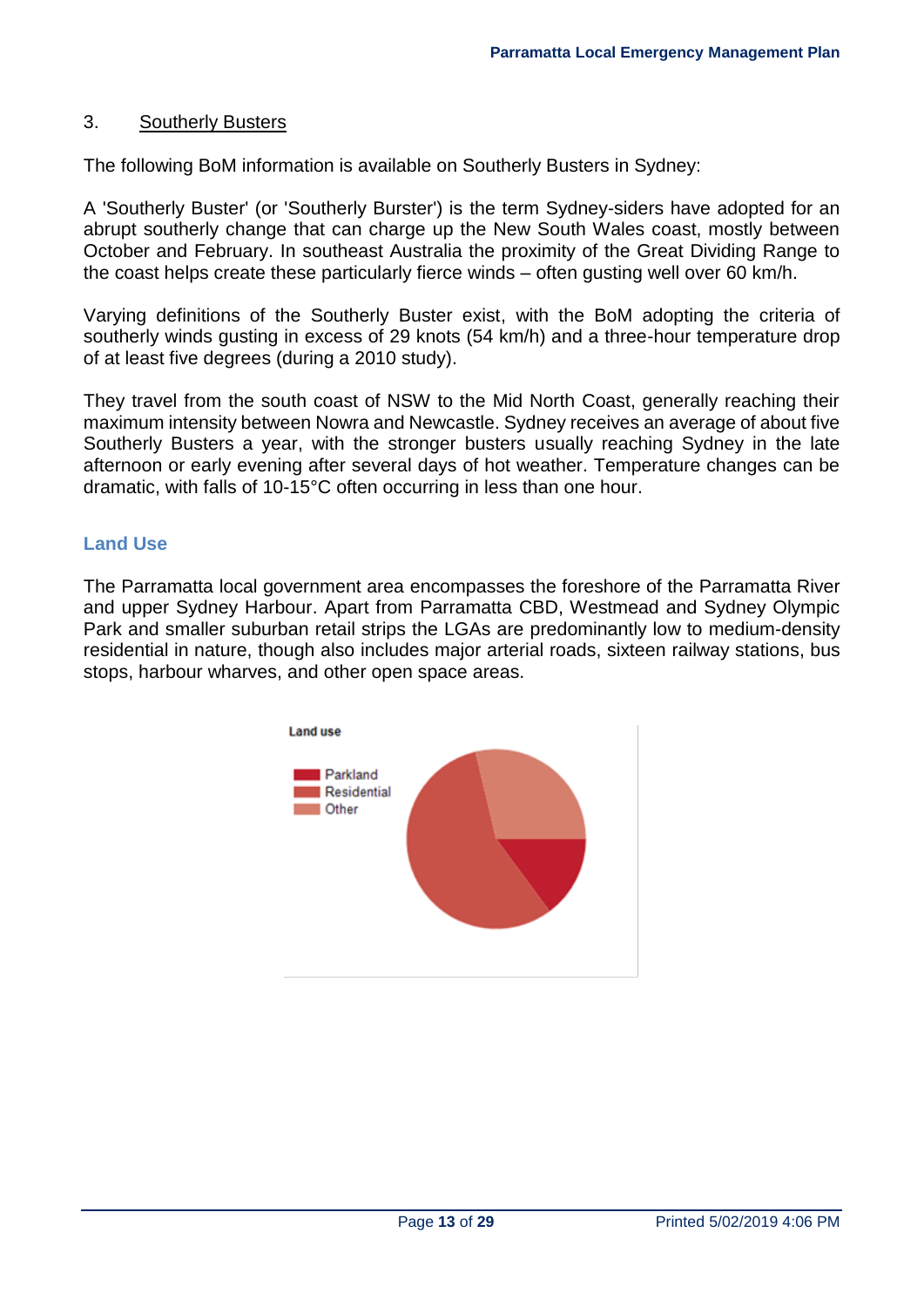

## **MAP – City of Parramatta Residential Density**

#### **Persons per Hectare**

0.01 to 53.31 people 53.32 to 111.09 people 111.10 to 186.45 people 186.46 to 297.92 people 297.93 to 498.82 people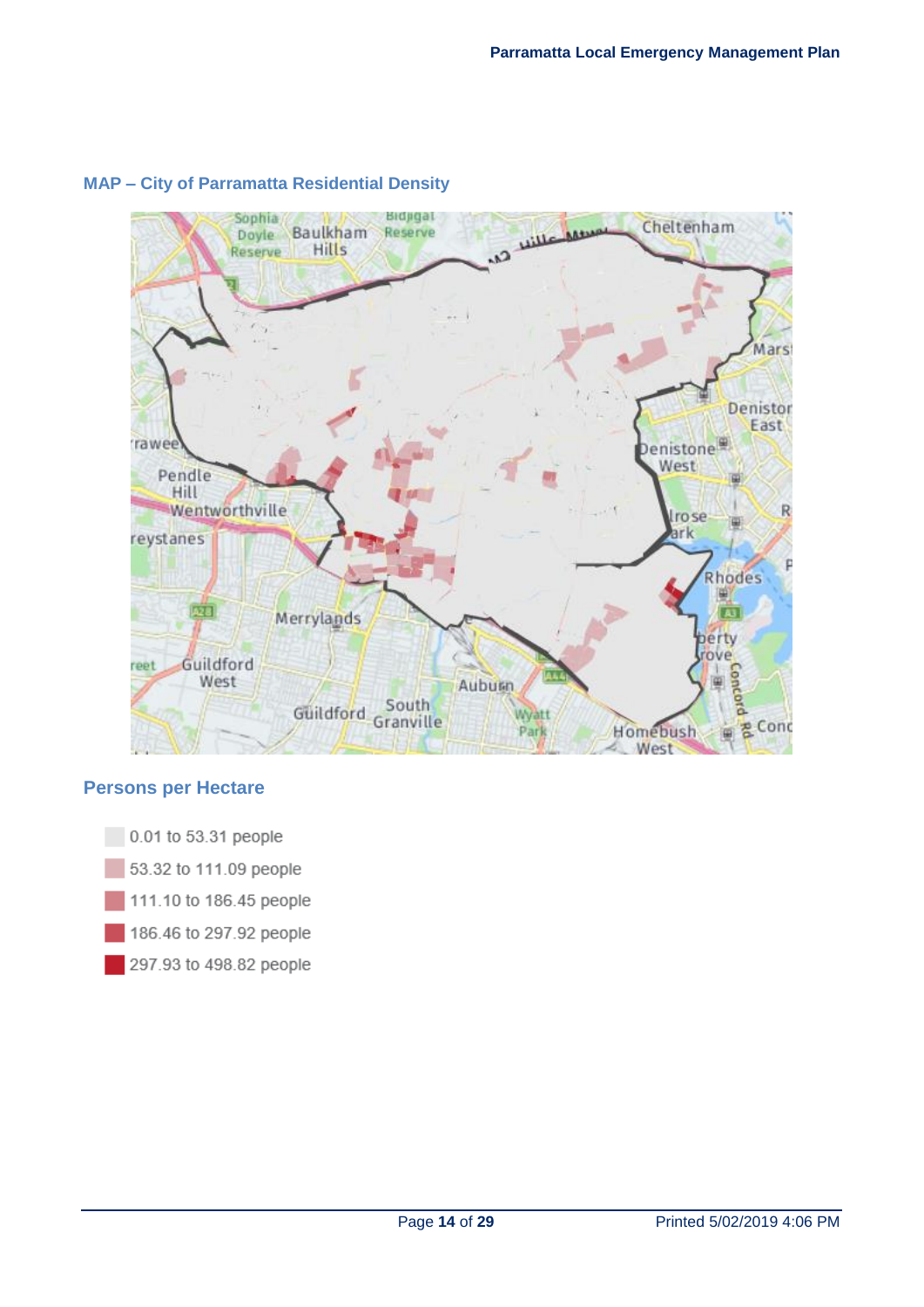# <span id="page-14-0"></span>**Population and People**

Detailed Profiles by LGA population and communities available on City of Parramatta Council Website.

<https://www.cityofparramatta.nsw.gov.au/about-parramatta/community-data-demographics>

All population and demographic data is taken from 2016 Census.

The total population is evenly distributed across the suburbs as suburb land area and topography contribute to significant differences. These statistics assist emergency managers in determining the numbers of residential persons likely to have been impacted by the emergency. The average household size is 2.74 persons.

#### <span id="page-14-1"></span>**Language**

In Parramatta 49.5% of people were born overseas and Parramatta residents speak over 140 languages. Overall 41.7% of the population spoke English only, and 52% spoke a non-English language. The dominant language spoken at home other than English, was Mandarin with 10.5% (23,702) people speaking this language at home

People who speak a language other than English at home are the fastest growing group of any, up by 28.1% between 2006 and 2011.

The top five countries of birth outside Australia for Parramatta residents are India, China, Lebanon, South Korea and the United Kingdom.

| <b>Proficiency in English</b>                               |               |      |
|-------------------------------------------------------------|---------------|------|
|                                                             | <b>Number</b> | %    |
| <b>Speaks English Only</b>                                  | 94,333        | 41.7 |
| Speaks another language, and English well or very well      | 95,921        | 42.4 |
| Speaks another language, and English not well or not at all | 21,434        | 9.5  |
| Not stated                                                  | 46,464        | 6.4  |

The numbers of linguistic groups is listed in the table below.

| Language         | ------ 9.00pm<br>Qty | Language   | Qty   | Language           | Qty   |
|------------------|----------------------|------------|-------|--------------------|-------|
| English only     | 72,438               | Punjabi    | 2,914 | Sinhalese          | 1,319 |
| Mandarin         | 23,702               | Urdu       | 2,788 | Vietnamese         | 1,125 |
| Cantonese        | 14,727               | Vietnamese | 1,951 | Marathi            | 979   |
| Korean           | 11,246               | Spanish    | 1.742 | Turkish            | 861   |
| Hindi            | 8,074                | Telugu     | 1,702 | Non-verbal         | 791   |
| Arabic           | 7,280                | Greek      | 1,507 | Armenian           | 702   |
| Gujarati         | 4,897                | Italian    | 1,446 | Russian            | 682   |
| Tamil            | 4,859                | Nepali     | 1,343 | Kannada            | 670   |
| Persian/Dari     | 3,794                | Bengali    | 1,342 | Thai               | 662   |
| Filipino/Tagalog | 2,946                | Urdu       | 1,334 | Other & Not stated | 8,266 |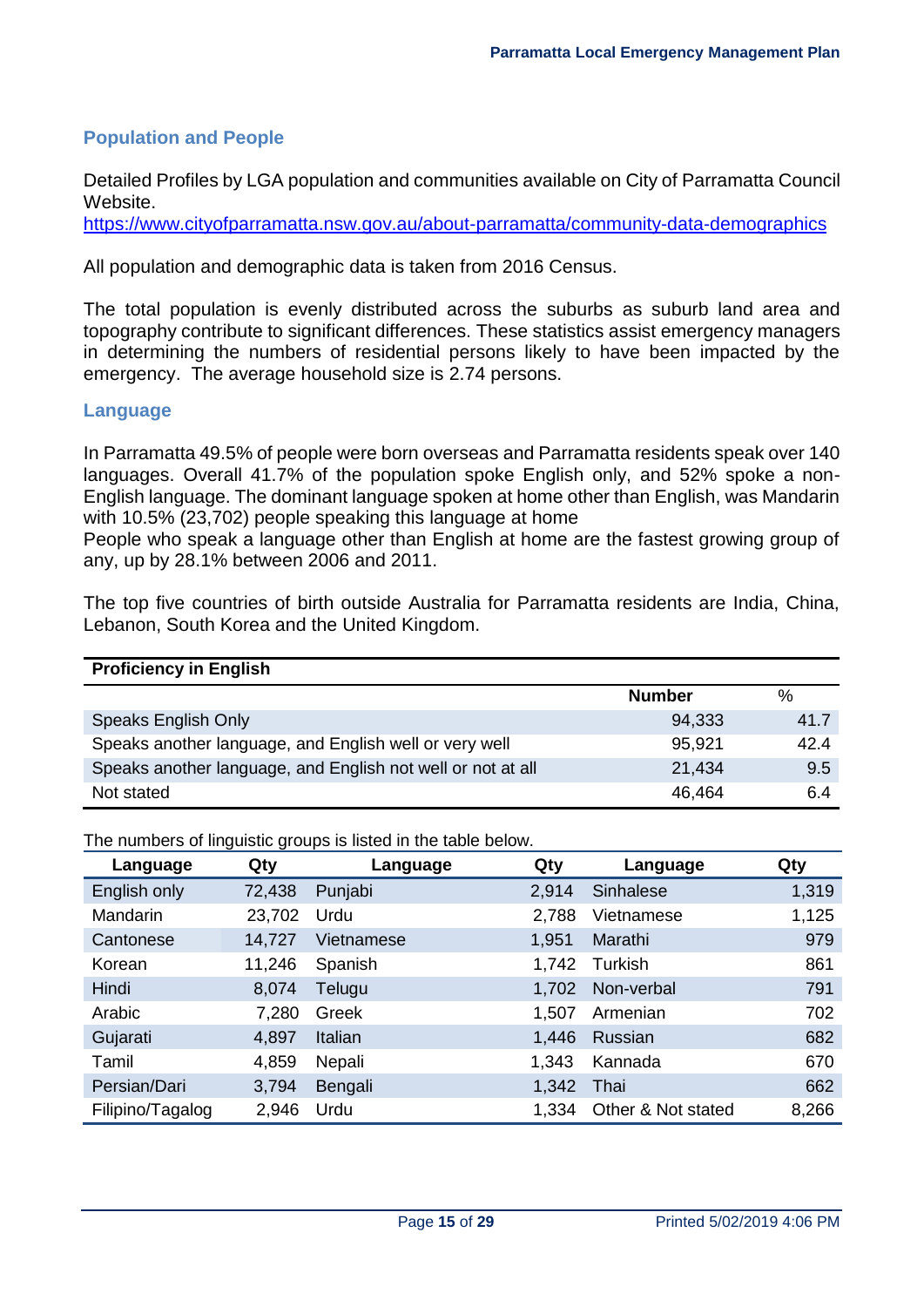# <span id="page-15-0"></span>**English as a second language – Proficiency**

Of those that speak English as well as another language, there are 21,434 people that state that they do not speak English at all or very well. Specification of language sets and locations within this group is unknown. However, of those the greater majority have partners, children or family that do speak English. Census statistics also inform that fewer than 0.1% of the population within the area may not comprehend English well enough to be able to interpret warnings or other emergency related public information but have ability to be informed through family groups, However the census informs that they do have access to children or other adults with English skills.

This informs emergency managers on the probable effectiveness public safety information has when distributed in the English language. It also assists with decisions related to what interpretation services may be required during emergencies and also effective public education strategies outside of emergency situations.

#### <span id="page-15-1"></span>**Age Groups**

The fastest growing demographic group in Parramatta are people aged 25 to 34 and Parramatta's median age is 35, compared to 36 for Sydney as a whole.

These statistics assist in identifying indicative levels of resilience, dependency or self-help able to be undertaken by the affected population. It also assists in informing public education programs.

#### <span id="page-15-2"></span>**Need for Assistance**

9,291 (4%) of the population within the area requires personal assistance of some type or another. Of the 18,978 people over the age of 70 there is just under 25% that require assistance.

This informs emergency managers when considering evacuations, ongoing welfare of persons and additional assistance personnel during emergency situations.

## <span id="page-15-3"></span>**Number of Motor Vehicles per Dwelling**

NSW Evacuation Guidelines recommends that evacuees be encouraged to make their own way to a safer location, seek accommodation and assistance from family and friends or insurance companies where possible.

Emergency management planning and response considers the ability of people to be able to move under their own resources or are reliant upon other transport modes. 10.2% of residences do not have available private transport and 40% have only one private vehicle.

This potentially places reliance upon public transport or the emergency management arrangements to facilitate movement.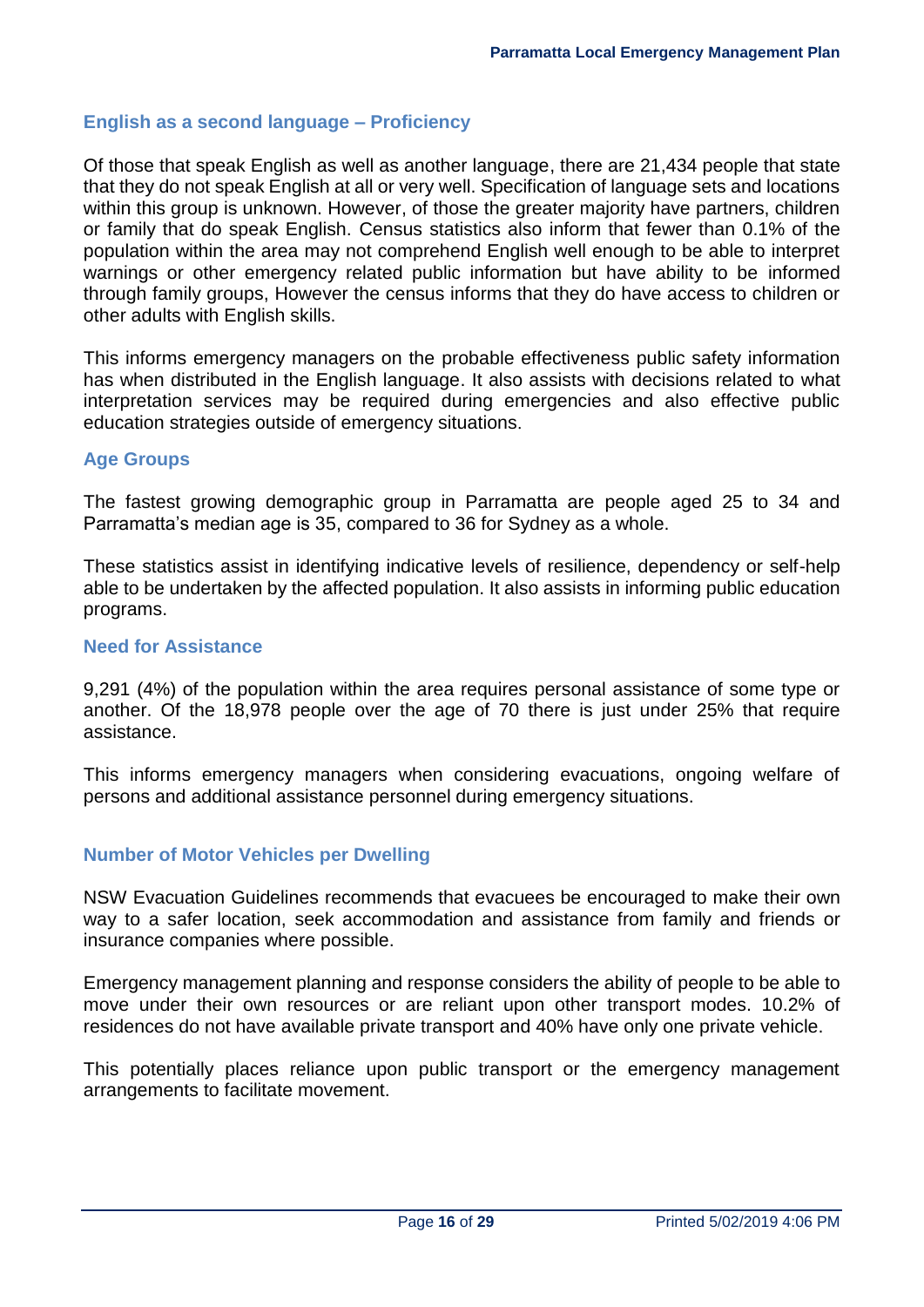## <span id="page-16-0"></span>**Connectivity**

There are 7,553 residences that inform of no connectivity (home internet). This informs the public information strategies related to electronic methods used and probable community access related to public information.

#### <span id="page-16-1"></span>**Private Dwellings**

Approximately 44% live in low density separate dwellings, 21% live in medium density and 34% of the residential population resides in multi-story buildings. High density has increased by 4% which is expected to increase at the expense of low density separate dwellings. The

#### <span id="page-16-2"></span>**Employment**

32% of the population, over the age of 15, is not in the work force. This informs probability of the portion of the community, approximately 60,000 individuals, that may be located at their dwellings or in the locality during an emergency situation.

#### <span id="page-16-3"></span>**Commuter Profile**

A significant majority of commuters travel to work utilising private vehicles. Bus and rail transport modes are equally utilised outside of private vehicles across most of the LGA except for the Parramatta CBD where public transport is used by 44% of the population. Any possible interruption to road or rail transport routes is a consideration for emergency managers and responders.

#### <span id="page-16-4"></span>**Commercial/Retail Premises**

Parramatta is the second largest economy in NSW (after Sydney CBD) as a geographical, commercial and cultural capital with \$23b in Gross Regional Product (GRP).

According to the 2016 report by PricewaterhouseCoopers (PwC), Parramatta's economic growth is set to almost double over the next five years and the city is on track to become a leading financial hub. The [Parramatta 2021](http://www.cityofparramatta.com.au/wp-content/uploads/2016/11/Parramatta-2021-Unlocking-the-potential-of-a-new-economy.pdf?_ga=2.182535142.1303589849.1508149215-2048287276.1446708291) report , commissioned by the City of Parramatta, found the economy of Sydney's dual CBD will grow by \$7b by 2021, to \$30b. Parramatta is home to a range of businesses like Deloitte, HSBC, Australian Unity, QBE, AON and KPMG who are already taking advantage of the City's expanding economy.

## <span id="page-16-5"></span>**Education Facilities**

There are 63 Infant/primary/secondary Schools also major schools and the Western Sydney University campuses at Parramatta, Westmead and Rydalmere, and The Charles Sturt University at North Parramatta.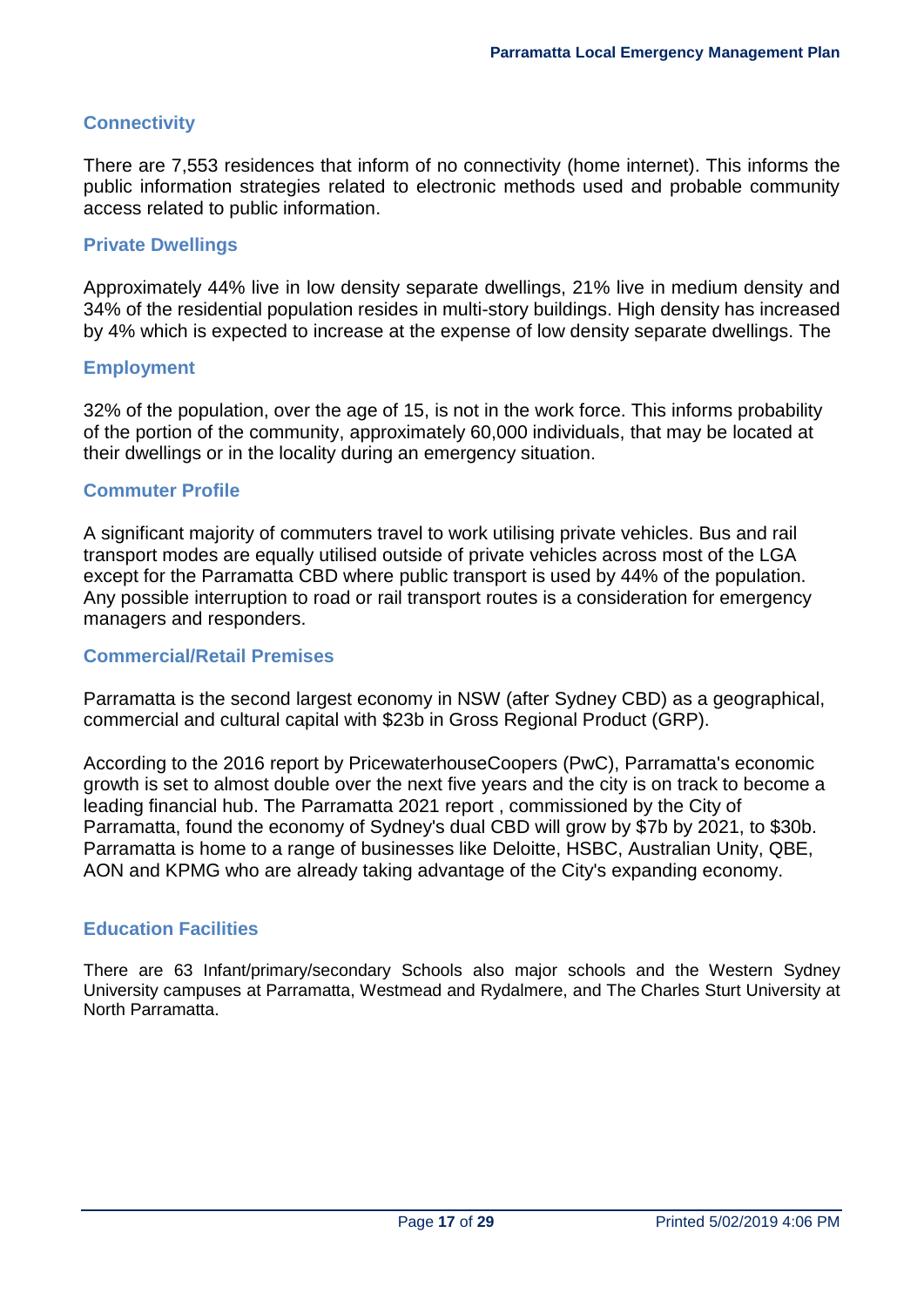# **Population and Demographics - Table 1 – Age Structure**

# Age structure - Five year age groups

City of Parramatta - Total Persons (Usual residence)

|                                                |               | 2016          |                                      | 2011          |               |                     | Change       |
|------------------------------------------------|---------------|---------------|--------------------------------------|---------------|---------------|---------------------|--------------|
| Five year age groups (years)                   | <b>Number</b> | $\frac{0}{0}$ | <b>Greater</b><br><b>Sydney</b><br>% | <b>Number</b> | $\frac{9}{6}$ | Greater<br>Sydney % | 2011 to 2016 |
| 0 to 4 - Babies and pre-schoolers              | 16,506        | 7.3           | 6.4                                  | 13,272        | 6.8           | 6.8                 | $+3,233$     |
| 5 to 9 - Primary Schoolers                     | 13,947        | 6.2           | 6.4                                  | 10,707        | 5.5           | 6.3                 | $+3,239$     |
| 10 to 14 - Lower Secondary Schoolers           | 11,149        | 4.9           | 5.8                                  | 10,598        | 5.5           | 6.1                 | $+550$       |
| 15 to 19 - Upper Secondary Schoolers           | 11,507        | 5.1           | 6.0                                  | 10,939        | 5.6           | 6.3                 | $+568$       |
| 20 to 24 - Tertiary education and independence | 14,861        | 6.6           | 7.1                                  | 14,114        | 7.3           | 7.0                 | $+746$       |
| 25 to 29 - Young Workforce                     | 20,771        | 9.2           | 7.9                                  | 18,889        | 9.7           | 7.8                 | $+1,881$     |
| 30 to 34 - Young Workforce                     | 25,011        | 11.1          | 8.1                                  | 17,638        | 9.1           | 7.7                 | $+7,373$     |
| 35 to 39 - Parents and Homebuilders            | 19,968        | 8.8           | 7.4                                  | 15,261        | 7.9           | 7.6                 | $+4,707$     |
| 40 to 44 - Parents and Homebuilders            | 15,875        | 7.0           | 7.1                                  | 13,694        | 7.1           | 7.3                 | $+2,181$     |
| 45 to 49 - Parents and Homebuilders            | 13,591        | 6.0           | 6.7                                  | 13,259        | 6.8           | 7.0                 | $+332$       |
| 50 to 54 - Older Workers                       | 13,047        | 5.8           | 6.3                                  | 12,048        | 6.2           | 6.5                 | $+998$       |
| 55 to 59 - Older Worker - Pre-retirees         | 11,960        | 5.3           | 5.8                                  | 10,643        | 5.5           | 5.7                 | $+1,317$     |
| 60 to 64 - Empty-nesters and Retirees          | 10,415        | 4.6           | 5.0                                  | 9,093         | 4.7           | 5.1                 | $+1,321$     |
| 65 to 69 - Empty-nesters and Retirees          | 8,568         | 3.8           | 4.4                                  | 7,073         | 3.6           | 3.8                 | $+1,494$     |
| 70 to 74 - Seniors                             | 6,485         | 2.9           | 3.3                                  | 5,507         | 2.8           | 2.9                 | $+978$       |
| 75 to 79 - Seniors                             | 4,954         | 2.2           | 2.4                                  | 4,427         | 2.3           | 2.3                 | $+526$       |
| 80 to 84 - Seniors                             | 3,641         | 1.6           | 1.8                                  | 3,419         | 1.8           | 1.9                 | $+221$       |
| 85 and over - Elderly                          | 3,898         | 1.7           | 2.0                                  | 3,430         | 1.8           | 1.8                 | $+467$       |
| Total population                               | 226,154       | 100.0         | 100.0                                | 194,021       | 100.0         | 100.0               | $+32,133$    |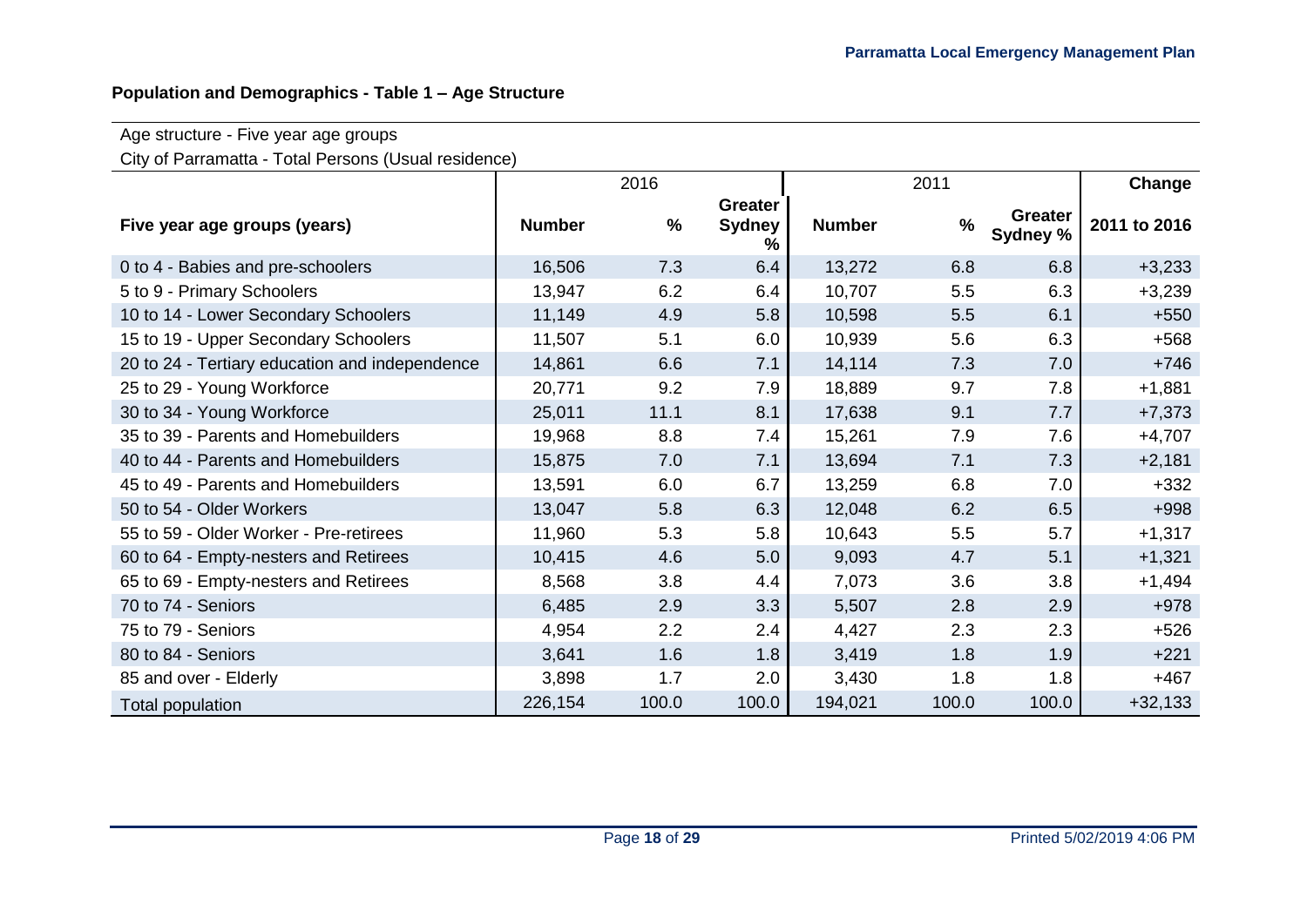|                              | $0$ to $4$  | 5 to 11     | 12 to 17    | $18 - 24$   | 25 to 34         | 35 to 49 | 50 to 59    | 60 to 69 | 70 to 84 | $85 +$      |        |
|------------------------------|-------------|-------------|-------------|-------------|------------------|----------|-------------|----------|----------|-------------|--------|
| <b>Beecroft</b>              | 99          | 245         | 242         | 220         | 187              | 489      | 361         | 262      | 320      | 71          | 2,500  |
| Camellia                     | $\mathbf 0$ | $\mathbf 0$ | $\mathbf 0$ | $\mathbf 0$ | $\boldsymbol{0}$ | 5        | $\mathbf 0$ | 0        | 0        | $\mathbf 0$ | 5      |
| Carlingford                  | 1,476       | 2,213       | 1,819       | 2,179       | 2,982            | 5,069    | 3,272       | 2,562    | 2,218    | 521         | 24,311 |
| <b>Constitution Hill</b>     | 282         | 396         | 329         | 367         | 551              | 876      | 495         | 405      | 328      | 52          | 4,081  |
| Dundas                       | 315         | 435         | 351         | 361         | 832              | 1,055    | 619         | 410      | 303      | 66          | 4,747  |
| Dundas Valley                | 343         | 528         | 373         | 518         | 835              | 1,132    | 744         | 525      | 346      | 69          | 5,413  |
| Eastwood                     | 245         | 282         | 257         | 529         | 808              | 796      | 585         | 468      | 304      | 70          | 4,344  |
| Epping                       | 1,325       | 1,969       | 1,664       | 2,682       | 3,806            | 4,830    | 3,127       | 2,401    | 1,609    | 509         | 23,922 |
| Ermington / Melrose Park     | 867         | 967         | 742         | 873         | 1,573            | 2,313    | 1,311       | 1,097    | 715      | 244         | 10,702 |
| Granville / Clyde            | 404         | 295         | 165         | 471         | 1,360            | 963      | 413         | 308      | 153      | 15          | 4,547  |
| Harris Park                  | 524         | 440         | 163         | 551         | 2,076            | 1,177    | 353         | 296      | 194      | 90          | 5,864  |
| Newington                    | 522         | 699         | 389         | 311         | 867              | 1,676    | 623         | 472      | 224      | 19          | 5,802  |
| North Parramatta             | 944         | 964         | 870         | 1,028       | 2,706            | 3,170    | 1,471       | 1,017    | 713      | 312         | 13,195 |
| <b>North Rocks</b>           | 492         | 762         | 564         | 577         | 765              | 1,592    | 1,015       | 892      | 758      | 143         | 7,560  |
| Northmead                    | 880         | 951         | 661         | 738         | 2,027            | 2,565    | 1,139       | 992      | 1,153    | 376         | 11,482 |
| Oatlands                     | 339         | 523         | 475         | 582         | 568              | 1,201    | 825         | 571      | 526      | 94          | 5,704  |
| Old Toongabbie               | 230         | 304         | 233         | 269         | 389              | 674      | 410         | 273      | 289      | 30          | 3,101  |
| Parramatta                   | 2,334       | 1,505       | 744         | 2,363       | 9,032            | 5,462    | 1,907       | 1,327    | 924      | 250         | 25,848 |
| Rosehill                     | 303         | 267         | 141         | 397         | 1,322            | 869      | 247         | 194      | 87       | 23          | 3,850  |
| Rydalmere                    | 457         | 609         | 504         | 588         | 916              | 1,480    | 947         | 574      | 459      | 104         | 6,638  |
| Silverwater                  | 214         | 198         | 141         | 487         | 1,211            | 1,269    | 362         | 176      | 73       | 12          | 4,143  |
| <b>Sydney Olympic Park</b>   | 115         | 45          | 26          | 210         | 767              | 332      | 106         | 45       | 9        | 1           | 1,656  |
| Telopea                      | 389         | 440         | 301         | 406         | 916              | 1,213    | 738         | 524      | 443      | 83          | 5,453  |
| Toongabbie                   | 498         | 698         | 499         | 646         | 1,261            | 1,555    | 867         | 739      | 632      | 85          | 7,480  |
| <b>Wentworth Point</b>       | 533         | 262         | 147         | 595         | 2,772            | 1,650    | 622         | 377      | 125      | 24          | 7,107  |
| Wentworthville / Pendle Hill | 379         | 443         | 319         | 479         | 882              | 1,069    | 663         | 505      | 408      | 141         | 5,288  |
| Westmead                     | 1,096       | 810         | 237         | 473         | 3,025            | 2,223    | 460         | 354      | 339      | 175         | 9,192  |
| <b>Winston Hills</b>         | 874         | 1,288       | 871         | 816         | 1,310            | 2,746    | 1,346       | 1,236    | 1,408    | 306         | 12,201 |
| * Parramatta CBD             | 1,238       | 741         | 231         | 1,015       | 5,184            | 2,576    | 646         | 469      | 297      | 46          | 12,443 |

# **Population and Demographics – Table 2 - Age Group by Suburb**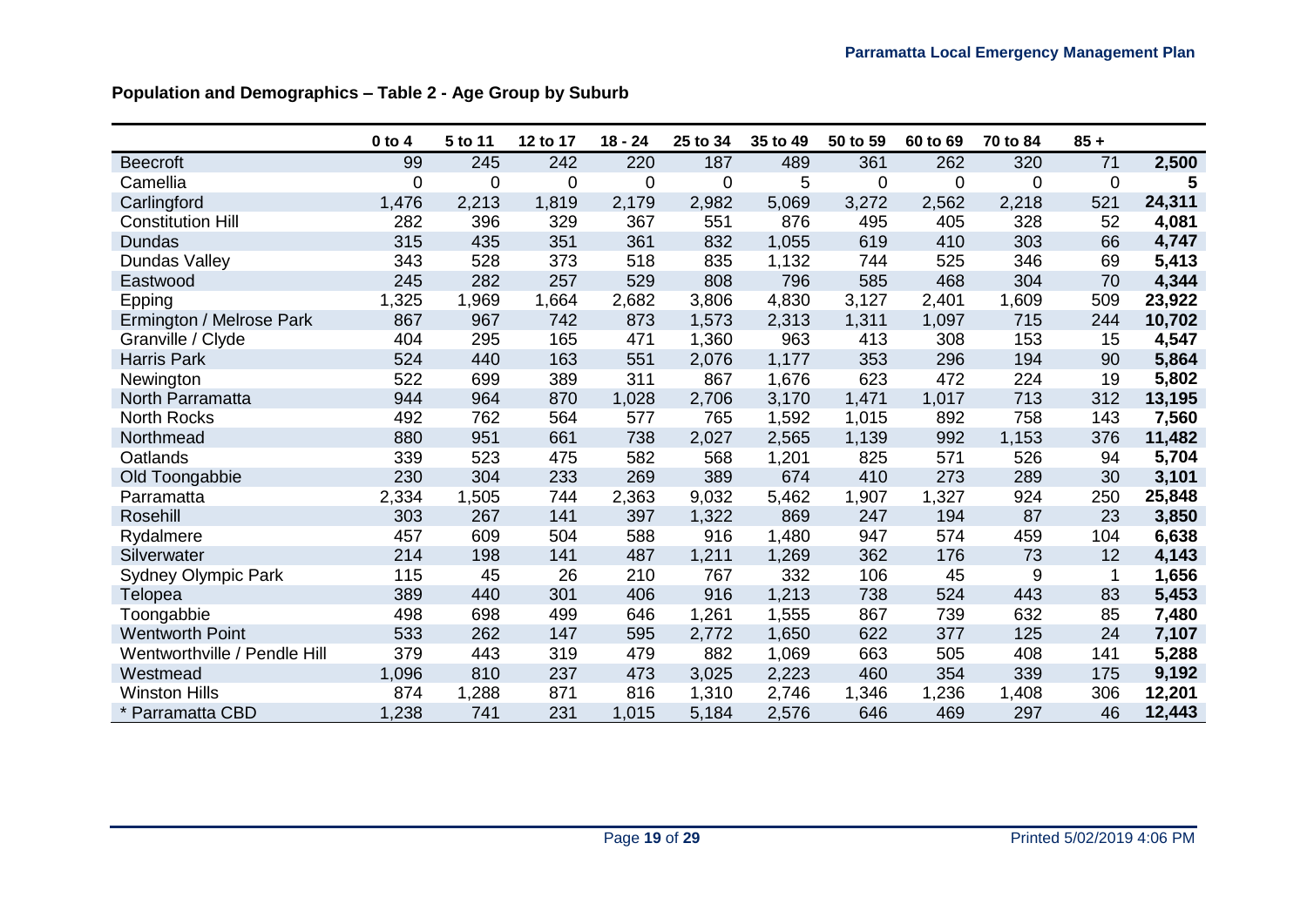# **Population and Demographics – Table 3 – Employment and Transport**

|                              | <b>Population</b> | <b>Labour force</b> | <b>Participation</b> | Mode of transport to work |                        |  |
|------------------------------|-------------------|---------------------|----------------------|---------------------------|------------------------|--|
|                              | $15$ yrs +        | participation       | $\%$                 | <b>Public</b>             | <b>Private vehicle</b> |  |
| <b>Beecroft</b>              | 2,002             | 1260                | 63                   | 281                       | 705                    |  |
| Camellia                     | 3                 | 3                   | 100                  | 0                         | 0                      |  |
| Carlingford                  | 19,781            | 11806               | 59                   | 2,416                     | 6,801                  |  |
| <b>Constitution Hill</b>     | 3,250             | 1,899               | 58                   | 341                       | 1,193                  |  |
| <b>Dundas</b>                | 3,845             | 2311                | 60                   | 360                       | 1,465                  |  |
| Dundas Valley                | 4,337             | 2,645               | 61                   | 449                       | 1,627                  |  |
| Eastwood                     | 3,714             | 2,220               | 60                   | 649                       | 1,066                  |  |
| Epping                       | 19,776            | 12,228              | 62                   | 4,138                     | 5,316                  |  |
| Ermington / Melrose Park     | 8,539             | 5,087               | 59                   | 820                       | 3,211                  |  |
| Granville / Clyde            | 3,729             | 2,373               | 63                   | 709                       | 1,094                  |  |
| <b>Harris Park</b>           | 4,813             | 3,047               | 63                   | 1,152                     | 1,130                  |  |
| Newington                    | 4,383             | 3,053               | 69                   | 632                       | 1,780                  |  |
| North Parramatta             | 10,892            | 6,656               | 62                   | 1,501                     | 3,399                  |  |
| <b>North Rocks</b>           | 6,034             | 3,758               | 62                   | 610                       | 2,418                  |  |
| Northmead                    | 9,281             | 5,808               | 62                   | 1,072                     | 3,588                  |  |
| Oatlands                     | 4,611             | 2,762               | 60                   | 354                       | 1,846                  |  |
| Old Toongabbie               | 2,475             | 1,633               | 66                   | 267                       | 1,055                  |  |
| Parramatta                   | 21,683            | 14,140              | 65                   | 5,744                     | 4,418                  |  |
| Rosehill                     | 3,202             | 2,161               | 67                   | 578                       | 1,079                  |  |
| Rydalmere                    | 5,321             | 3,335               | 62                   | 550                       | 2,051                  |  |
| Silverwater                  | 3,672             | 1,193               | 32                   | 169                       | 764                    |  |
| <b>Sydney Olympic Park</b>   | 1,490             | 981                 | 66                   | 282                       | 485                    |  |
| Telopea                      | 4,459             | 2,527               | 58                   | 471                       | 1,528                  |  |
| Toongabbie                   | 5,982             | 3,775               | 63                   | 432                       | 2,187                  |  |
| <b>Wentworth Point</b>       | 6,228             | 4,344               | 69                   | 1,029                     | 2,515                  |  |
| Wentworthville / Pendle Hill | 4,324             | 2,632               | 61                   | 771                       | 1,295                  |  |
| Westmead                     | 7,125             | 4,674               | 65                   | 1,288                     | 1,455                  |  |
| <b>Winston Hills</b>         | 9,557             | 6,082               | 63                   | 919                       | 3,936                  |  |
| * Parramatta CBD             | 10,366            | 7,002               | 67                   | 3,459                     | 1,623                  |  |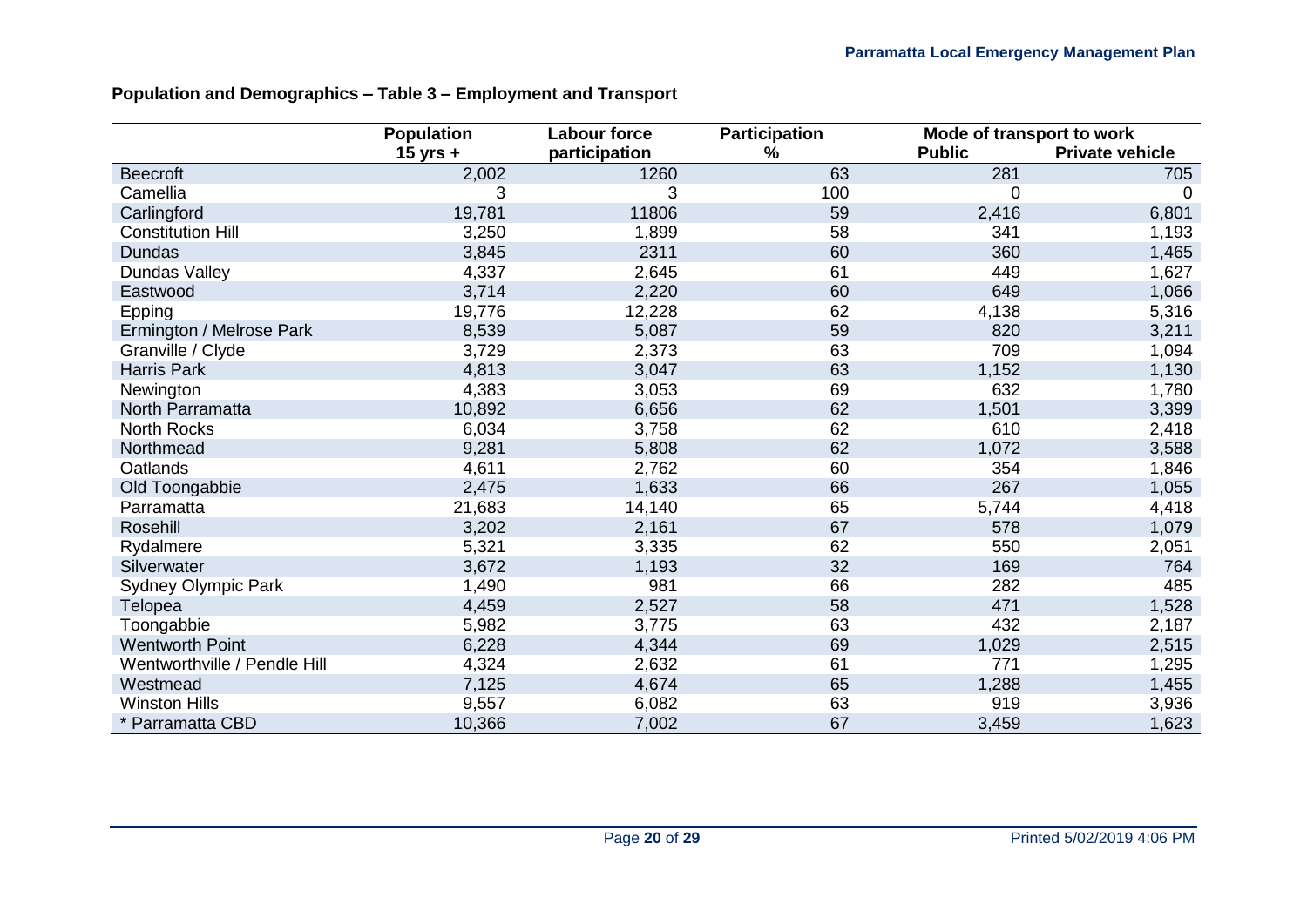|                              |                   |                                   |                   | Need assist due to disability |      |  |  |
|------------------------------|-------------------|-----------------------------------|-------------------|-------------------------------|------|--|--|
|                              | <b>Population</b> | <b>Couples</b><br>dependant child | One parent family | <b>Number</b>                 | $\%$ |  |  |
| <b>Beecroft</b>              | 2,595             | 415                               | 67                | 89                            | 3.6  |  |  |
| Camellia                     | 5                 | 0                                 | $\overline{0}$    | 0                             | 0    |  |  |
| Carlingford                  | 25,262            | 3,905                             | 788               | 953                           | 3.9  |  |  |
| <b>Constitution Hill</b>     | 4,213             | 506                               | 240               | 215                           | 5.3  |  |  |
| <b>Dundas</b>                | 4,876             | 654                               | 165               | 156                           | 3.3  |  |  |
| <b>Dundas Valley</b>         | 5,581             | 759                               | 209               | 275                           | 5.1  |  |  |
| Eastwood                     | 4,564             | 607                               | 141               | 130                           | 3.0  |  |  |
| Epping                       | 24,723            | 3,556                             | 739               | 722                           | 3.0  |  |  |
| Ermington / Melrose Park     | 11,010            | 1,544                             | 443               | 687                           | 6.4  |  |  |
| Granville / Clyde            | 4,770             | 526                               | 156               | 143                           | 3.1  |  |  |
| <b>Harris Park</b>           | 6,173             | 715                               | 127               | 248                           | 4.2  |  |  |
| Newington                    | 6,072             | 972                               | 156               | 119                           | 2.1  |  |  |
| North Parramatta             | 13,742            | 1,440                             | 565               | 825                           | 6.2  |  |  |
| <b>North Rocks</b>           | 7,914             | 1,190                             | 222               | 309                           | 4.1  |  |  |
| Northmead                    | 11,915            | 1,443                             | 437               | 560                           | 4.9  |  |  |
| Oatlands                     | 5,914             | 824                               | 164               | 247                           | 4.3  |  |  |
| Old Toongabbie               | 3,211             | 479                               | 119               | 123                           | 4.0  |  |  |
| Parramatta                   | 27,102            | 2,995                             | 676               | 998                           | 3.9  |  |  |
| Rosehill                     | 4,035             | 415                               | 107               | 90                            | 2.4  |  |  |
| Rydalmere                    | 6,804             | 902                               | 288               | 306                           | 4.6  |  |  |
| Silverwater                  | 4,354             | 282                               | 66                | 62                            | 1.5  |  |  |
| <b>Sydney Olympic Park</b>   | 1,739             | 115                               | 43                | 11                            | 0.7  |  |  |
| Telopea                      | 5,638             | 710                               | 235               | 315                           | 5.8  |  |  |
| Toongabbie                   | 7,669             | 1,080                             | 268               | 331                           | 4.4  |  |  |
| <b>Wentworth Point</b>       | 7,429             | 594                               | 202               | 89                            | 1.3  |  |  |
| Wentworthville / Pendle Hill | 5,452             | 731                               | 154               | 339                           | 6.4  |  |  |
| Westmead                     | 9,554             | 1,364                             | 122               | 318                           | 3.5  |  |  |
| <b>Winston Hills</b>         | 12,606            | 1,849                             | 338               | 617                           | 5.1  |  |  |
| * Parramatta CBD             | 13,059            | 1,452                             | 239               | 251                           | 2.0  |  |  |

# **Population and Demographics – Table 4 – Family Composition and need for assistance**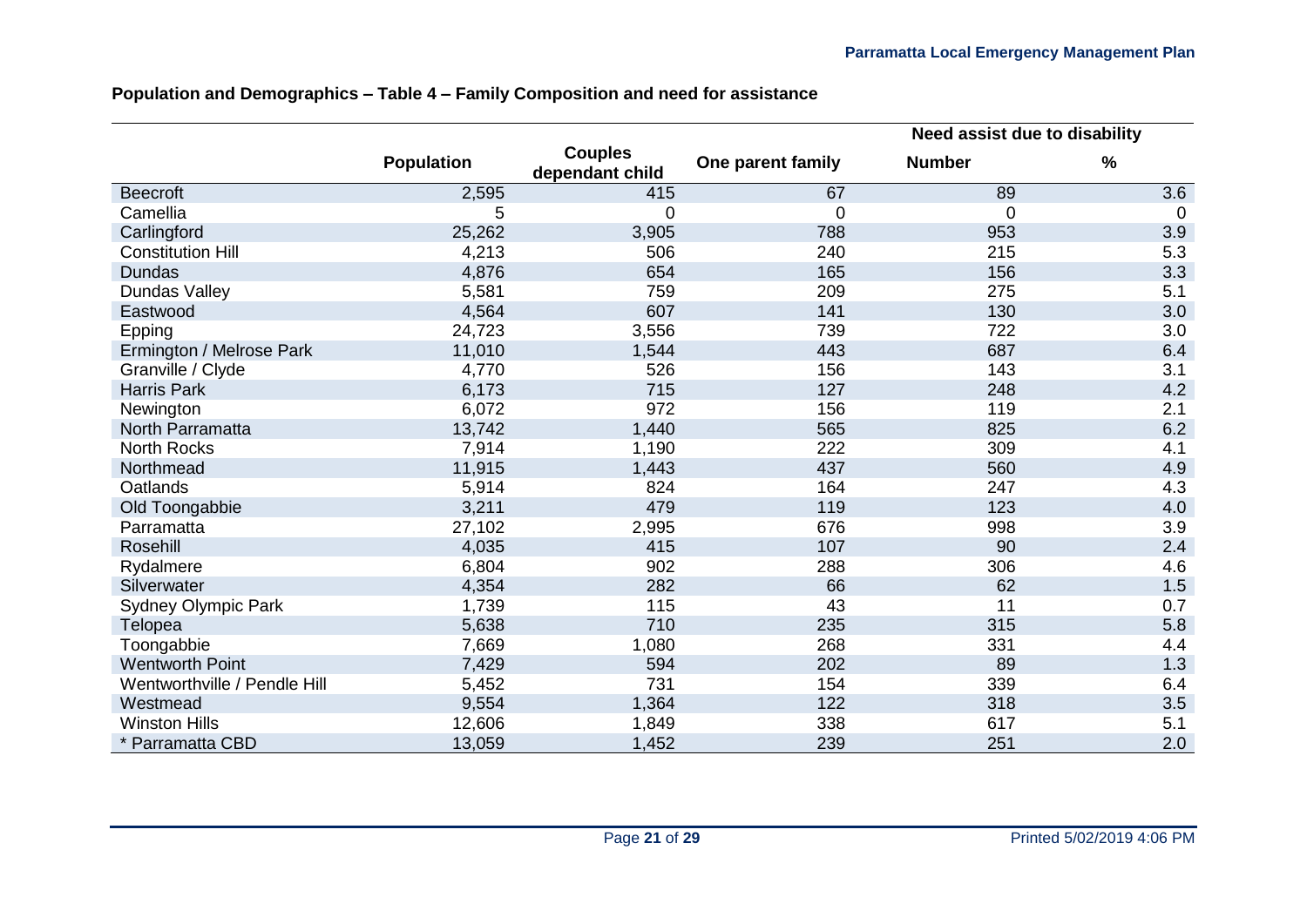# **Population and Demographics – Table 5 – Dwellings**

|                              | Persons per dwelling | Separate house | Medium density | High density   | Sole occupant |
|------------------------------|----------------------|----------------|----------------|----------------|---------------|
| <b>Beecroft</b>              | 2.92                 | 810            | 14             | 56             | 111           |
| Camellia                     | 0                    | 0              | 0              | 0              | $\Omega$      |
| Carlingford                  | 2.99                 | 5,567          | 1,435          | 1,413          | 1,070         |
| <b>Constitution Hill</b>     | 2.87                 | 916            | 578            | $\Omega$       | 256           |
| <b>Dundas</b>                | 2.87                 | 852            | 658            | 120            | 277           |
| Dundas Valley                | 2.79                 | 1,322          | 640            | 79             | 409           |
| Eastwood                     | 2.89                 | 867            | 250            | 465            | 253           |
| Epping                       | 2.89                 | 4,690          | 1,188          | 2,693          | 1,250         |
| Ermington / Melrose Park     | 2.84                 | 2,629          | 1,068          | 205            | 687           |
| Granville / Clyde            | 2.70                 | 300            | 618            | 785            | 323           |
| <b>Harris Park</b>           | 2.76                 | 193            | 753            | 1,135          | 375           |
| Newington                    | 2.93                 | 698            | 433            | 946            | 242           |
| North Parramatta             | 2.43                 | 1,259          | 1,657          | 2,496          | 1,406         |
| North Rocks                  | 3.00                 | 2,271          | 262            | 162            | 323           |
| Northmead                    | 2.47                 | 2,294          | 1,395          | 1,216          | 1,121         |
| Oatlands                     | 3.00                 | 1,220          | 686            | 26             | 325           |
| Old Toongabbie               | 2.85                 | 983            | 132            | $\overline{0}$ | 189           |
| Parramatta                   | 2.52                 | 1,057          | 1,564          | 7,821          | 1,913         |
| Rosehill                     | 2.50                 | 307            | 494            | 824            | 358           |
| Rydalmere                    | 2.82                 | 1,424          | 928            | 121            | 452           |
| Silverwater                  | 2.77                 | 281            | 213            | 427            | 157           |
| <b>Sydney Olympic Park</b>   | 2.00                 |                | $\overline{0}$ | 843            | 196           |
| Telopea                      | 2.48                 | 721            | 859            | 708            | 602           |
| Toongabbie                   | 2.92                 | 1,992          | 562            | 80             | 413           |
| <b>Wentworth Point</b>       | 2.05                 | $\overline{2}$ | 19             | 3,637          | 870           |
| Wentworthville / Pendle Hill | 2.99                 | 1,136          | 600            | 66             | 325           |
| Westmead                     | 2.66                 | 11             | 703            | 2,668          | 582           |
| <b>Winston Hills</b>         | 2.87                 | 3,827          | 517            |                | 720           |
| * Parramatta CBD             | 2.47                 | 31             | 171            | 4,914          | 4,384         |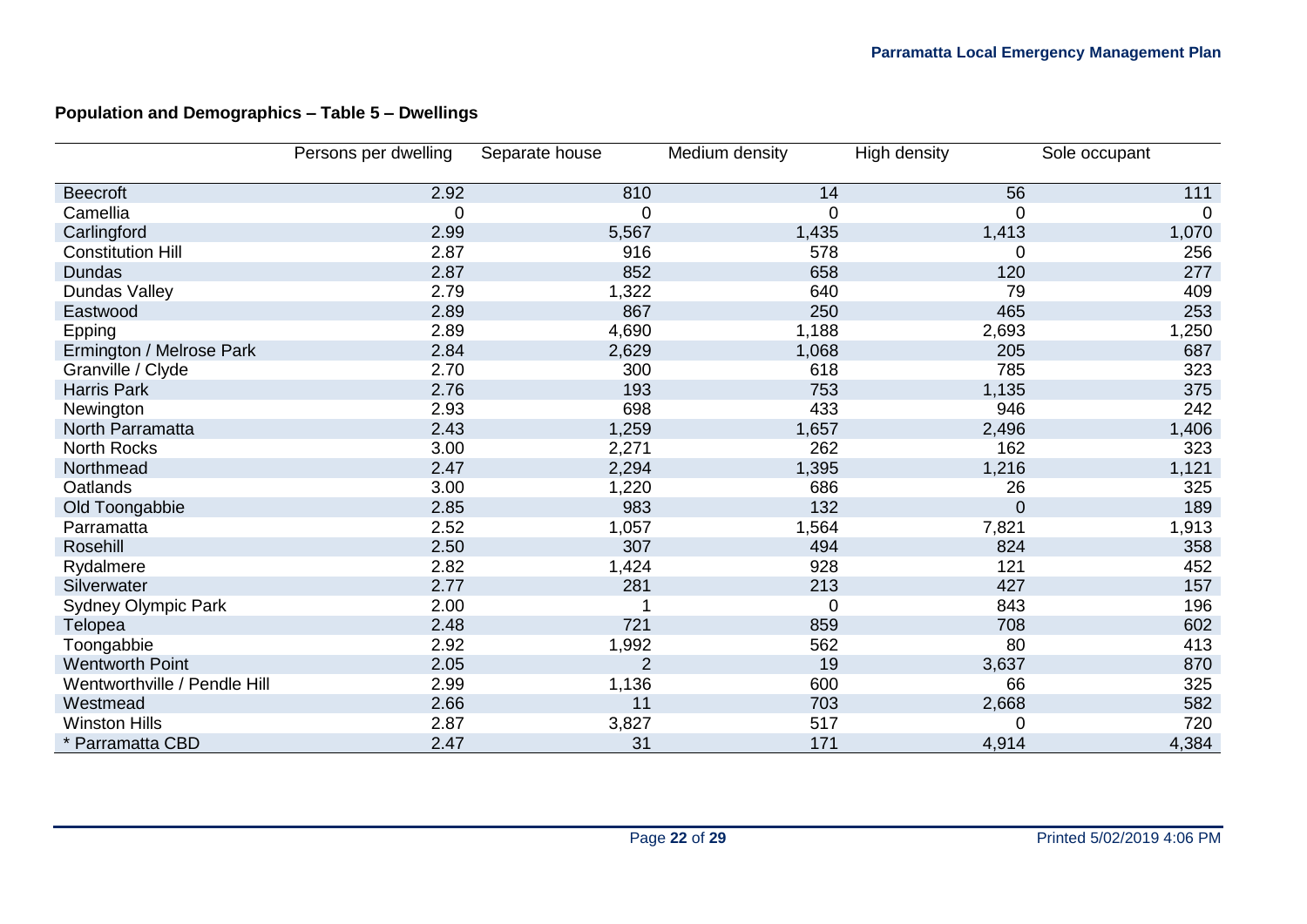#### <span id="page-22-0"></span>**Transport Routes and Facilities**

There are four major east- west links across the Parramatta LGA, The M2 along the northern boundary and the M4 and Parramatta Road towards the South Boundary and Victoria Road from Ermington to Parramatta in the central region.

The Western Railway line runs through the Parramatta LGA linking commuters from the Sydney CBD to the Blue Mountains. A branch of the western line also runs from Clyde to Carlingford and there is another branch servicing Olympic Park Lidcombe Station.

Close to the northern boundary of the LGA, Epping Station sits on the Northern & North Shore Railway line.

Whilst the core of the City is serviced by the rail network there is also an efficient bus network linking surrounding local suburbs and all major business districts across Sydney including Bankstown, Blacktown, Inner West and the Sydney CBD.

Sydney Ferries operate the Parramatta River commuter service (F3 line) between Circular Quay and Parramatta, with three wharves in the local government area; Sydney Olympic Park, Rydalmere and Parramatta.

The Parramatta area also contains two helicopter landing facilities, Westmead Hospital as a base for the Careflight organization and a privately run facility Granville operated by Sydney Helicopters.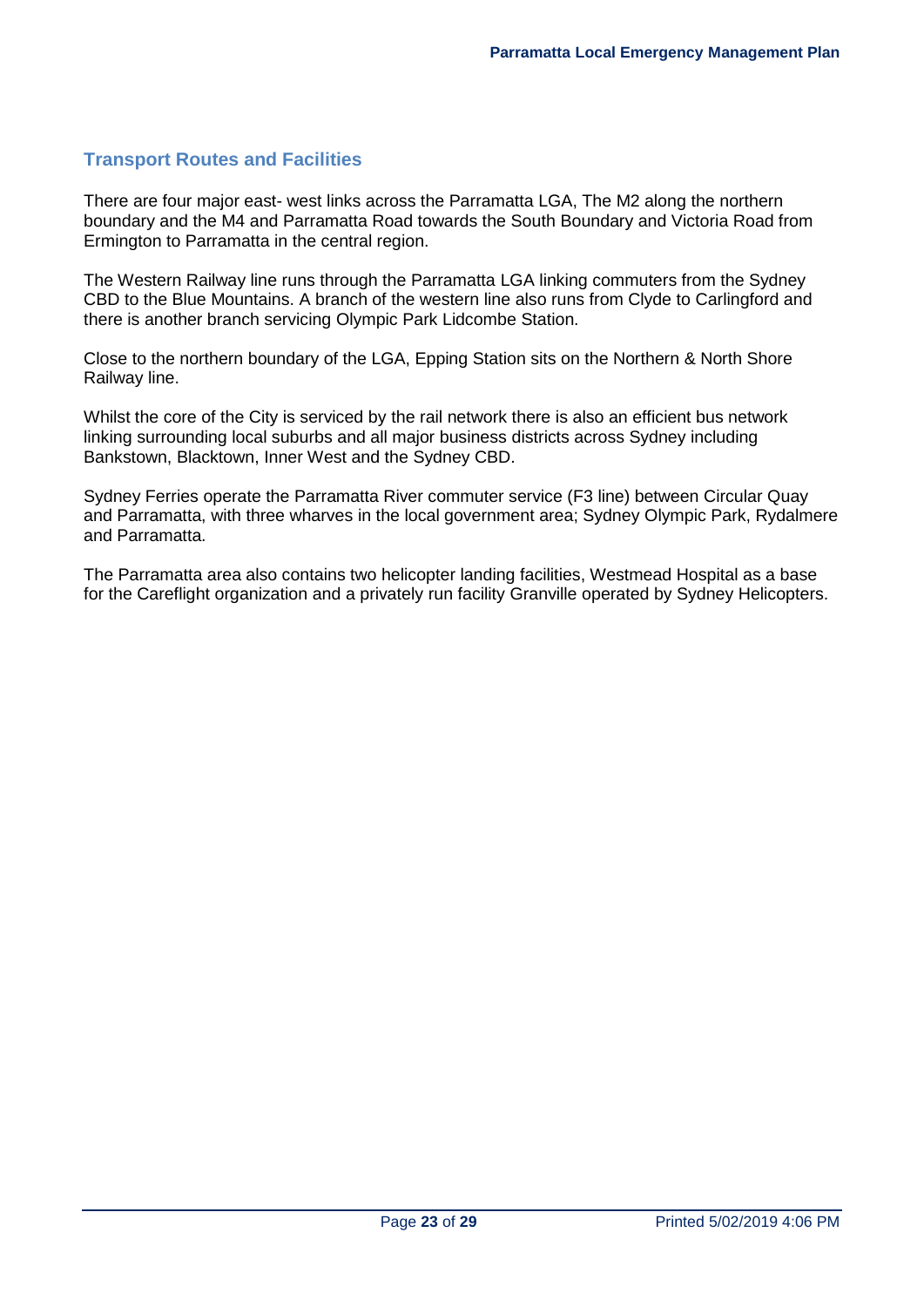# **Annexure B – Hazards and Risks Summary**

A Local Emergency Risk Management (ERM) Study has been undertaken by the Parramatta Local Emergency Management Committee identifying the following hazards as having risk of causing loss of life, property, utilities, services and/or the community's ability to function within its normal capacity.

These hazards have been identified as having the potential to create an emergency. The *City of Parramatta Council Emergency Risk Management Study* should be referenced to identify the complete list of consequences and risk descriptions.

The *City of Parramatta Council Emergency Risk Management Study*, which was adopted at the committee meeting of December 2017 should be referenced to identify the complete list of consequences and risk descriptors.

<span id="page-23-0"></span>

| <b>Hazard</b>                   | <b>Risk Description</b>                                                                                                                         | <b>Likelihood</b><br><b>Rating</b> | <b>Consequence</b><br><b>Rating</b> | <b>Risk</b><br><b>Priority</b> | <b>Combat /</b><br><b>Responsible</b><br><b>Agency</b> |
|---------------------------------|-------------------------------------------------------------------------------------------------------------------------------------------------|------------------------------------|-------------------------------------|--------------------------------|--------------------------------------------------------|
| Agricultural<br><b>Disease</b>  | An agriculture/horticulture incident that<br>results, or has potential to result, in the<br>spread of a communicable disease or<br>infestation. | Possible                           | Moderate                            | <b>Medium</b>                  | Department of<br><b>Primary Industries</b>             |
| <b>Bridge Collapse</b>          | Collapse of bridge owing to structural failure<br>or impact from external/internal event of other<br>hazards /incidents.                        | <b>Unlikely</b>                    | Major                               | Medium                         | FRNSW (USAR)<br><b>LEOCON</b>                          |
| <b>Building Collapse</b>        | Collapse of building owing to structural failure<br>or impact from external/internal event of other<br>hazards /incidents.                      | <b>Unlikely</b>                    | Major                               | <b>Medium</b>                  | FRNSW (USAR)<br><b>LEOCON</b>                          |
| Communicable<br><b>Disease</b>  | Pandemic illness that affects, or has potential<br>to affect, large portions of the human<br>population                                         | Possible                           | Moderate                            | <b>Medium</b>                  | <b>NSW Health</b>                                      |
| Dam/Reservoir<br>/Levee Failure | A dam/reservoir is compromised that results<br>in localised or widespread flooding.                                                             | <b>Unlikely</b>                    | Major                               | Medium                         | Dam Owners<br><b>NSW SES</b>                           |
| Earthquake                      | Earthquake of significant strength that results<br>in localised or widespread damage.                                                           | Rare                               | Major                               | Medium                         | <b>LEOCON</b>                                          |
| Explosion                       | Explosion caused as a result of an incident or<br>accident.                                                                                     | Unlikely                           | Major                               | Medium                         | <b>FRNSW</b><br>(Unless an act of<br>terrorism)        |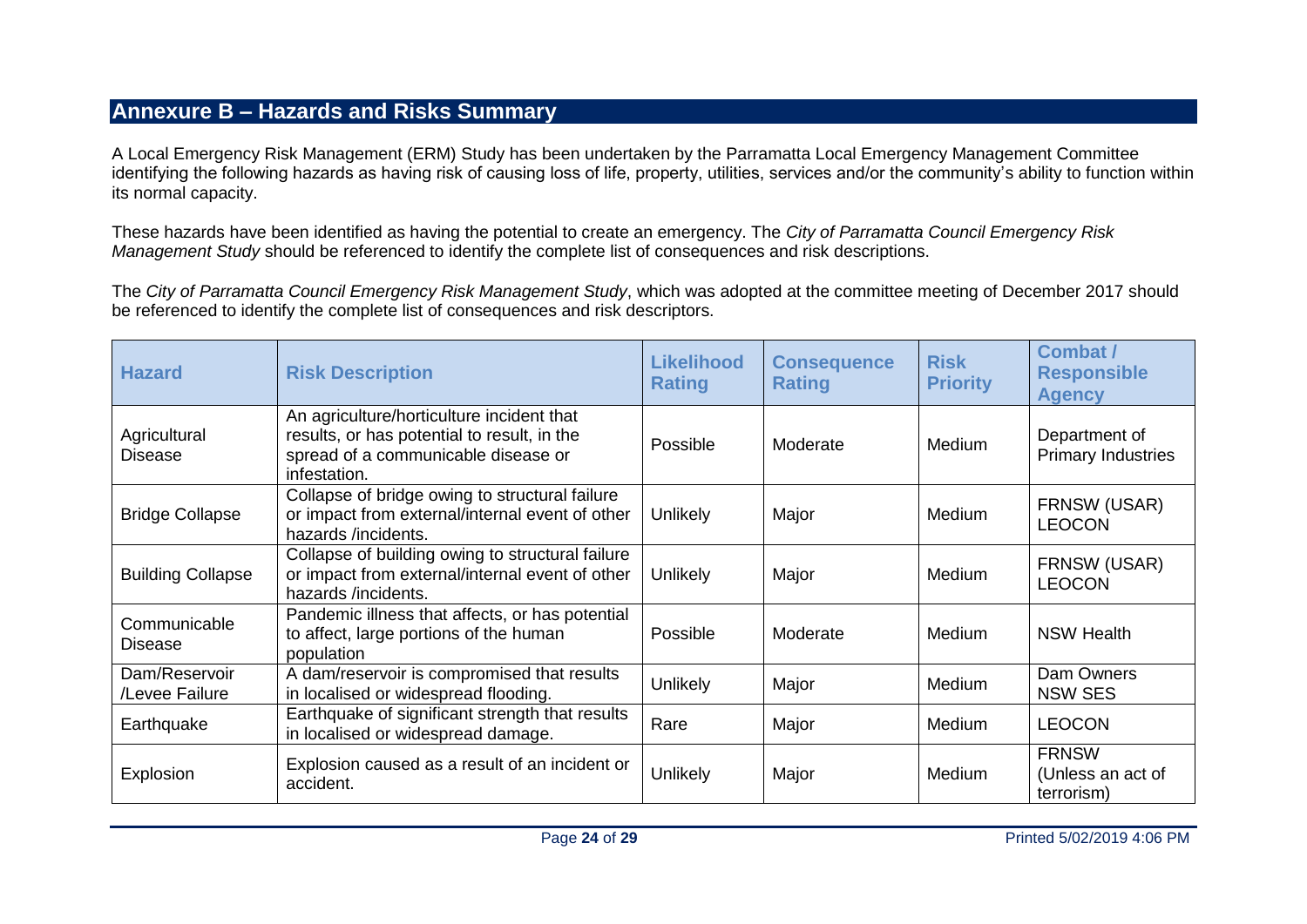| <b>Hazard</b>                                                           | <b>Risk Description</b>                                                                                                                               | <b>Likelihood</b><br><b>Rating</b>                                                                                             | <b>Consequence</b><br><b>Rating</b> | <b>Risk</b><br><b>Priority</b> | Combat /<br><b>Responsible</b><br><b>Agency</b> |
|-------------------------------------------------------------------------|-------------------------------------------------------------------------------------------------------------------------------------------------------|--------------------------------------------------------------------------------------------------------------------------------|-------------------------------------|--------------------------------|-------------------------------------------------|
| Fire - Bush or<br>Grass                                                 | Major fires in areas of bush or grasslands.                                                                                                           | Possible                                                                                                                       | Moderate                            | Medium                         | <b>FRNSW</b>                                    |
| Fire - Industrial /<br>Commercial                                       | Serious industrial fire in office complexes<br>and/or warehouses within industrial estates.                                                           | Likely                                                                                                                         | Moderate                            | High                           | <b>FRNSW</b>                                    |
| Fire - Residential -<br><b>High Rise</b>                                | Serious residential fire in medium/high rise<br>apartments.                                                                                           | Possible                                                                                                                       | Minor                               | Medium                         | <b>FRNSW</b>                                    |
| Flood                                                                   | Heavy rainfall causes excessive localized<br>flooding with minimal warning time                                                                       | Unlikely                                                                                                                       | Moderate                            | Medium                         | <b>NSW SES</b>                                  |
| <b>Hazardous</b><br>Release                                             | Hazardous material released as a result of an<br>incident or accident.                                                                                | Unlikely                                                                                                                       | Major                               | Medium                         | <b>FRNSW</b>                                    |
| Heatwave                                                                | A sequence of abnormally hot conditions<br>having the potential to affect a community<br>adversely.                                                   | Likely                                                                                                                         | Moderate                            | High                           | <b>SEOCON</b>                                   |
| Infrastructure<br>Failure -<br>Communications                           | The loss of telecommunications, emergency<br>communications and government radio<br>network.                                                          | Possible                                                                                                                       | Moderate                            | Medium                         | <b>LEOCON</b>                                   |
| Infrastructure<br>Failure - Road.<br>culvert drainage<br>system failure | The failure of any road, culvert or drainage<br>system in the Parramatta LGA that is an<br>integral part of the Councils sub-arterial road<br>network | Possible                                                                                                                       | Moderate                            | Medium                         | <b>LEOCON</b><br>City of Parramatta<br>Council  |
| Landslip/Rockfall                                                       | Landslip/landslide resulting in localized or<br>widespread damage.                                                                                    | Rare                                                                                                                           | Moderate                            | Medium                         | <b>LEOCON</b>                                   |
|                                                                         | Mass gathering events have been identified<br>as a potential hazard in the Parramatta area.                                                           | Many of the hazards listed in this document<br>have the potential to occur at a mass gathering                                 | Event planners                      |                                |                                                 |
| <b>Mass Gathering</b>                                                   | With numerous significant events at<br>Parramatta Park, Sydney Olympic Park and<br>Parramatta CBD likely to occur each year.                          | event; the Consequence Management Guide for<br>that hazard should apply under the control of the<br>appropriate combat agency. | Appropriate combat<br>agency        |                                |                                                 |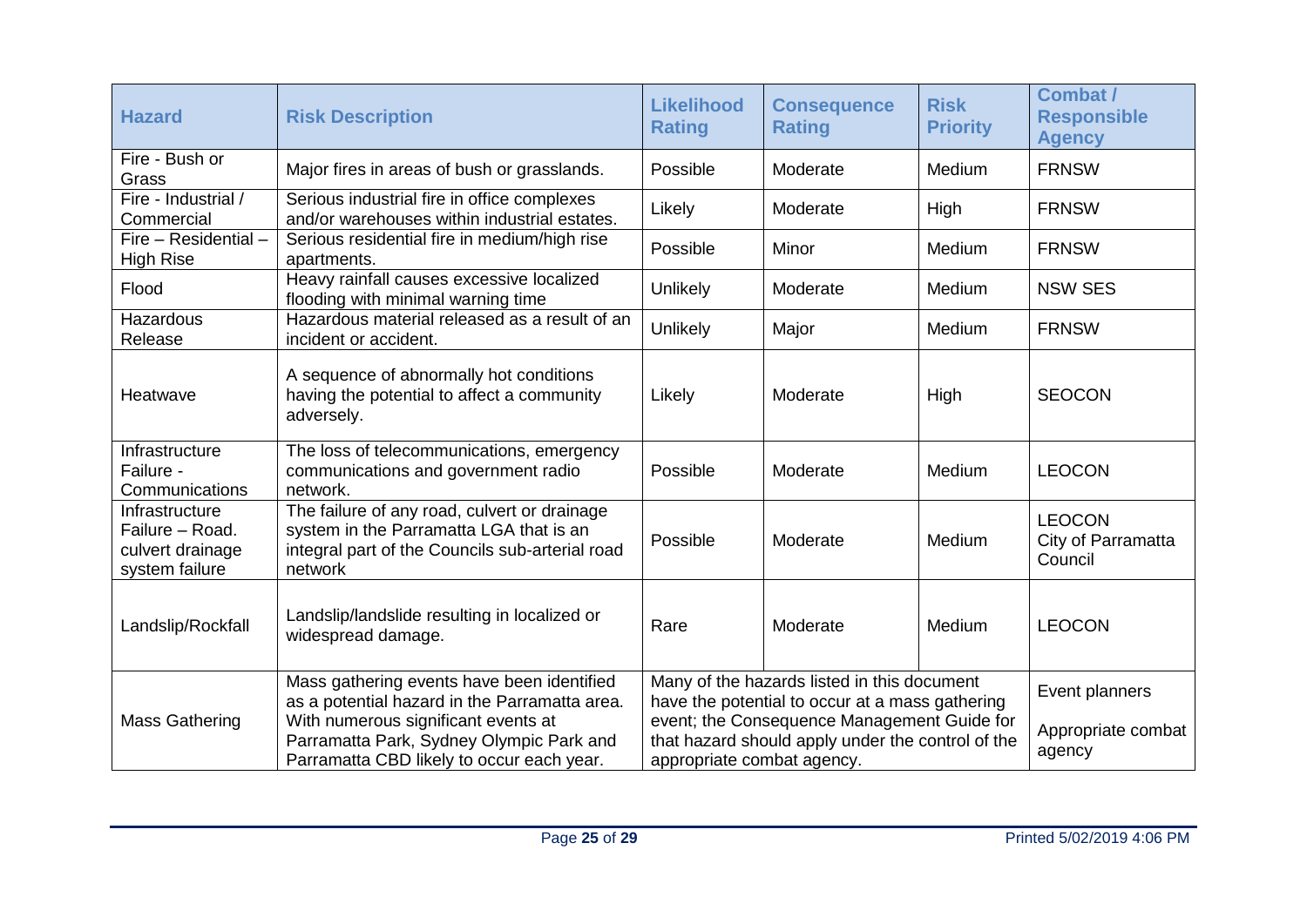| <b>Hazard</b>                 | <b>Risk Description</b>                                                                                                                                                                                                       | <b>Likelihood</b><br><b>Rating</b> | <b>Consequence</b><br><b>Rating</b> | <b>Risk</b><br><b>Priority</b> | <b>Combat /</b><br><b>Responsible</b><br><b>Agency</b> |
|-------------------------------|-------------------------------------------------------------------------------------------------------------------------------------------------------------------------------------------------------------------------------|------------------------------------|-------------------------------------|--------------------------------|--------------------------------------------------------|
| <b>Storm</b>                  | Severe storm with accompanying lightning,<br>hail, wind, and/or rain that causes severe<br>damage and/or localized flooding.(includes<br>tornado)                                                                             | Likely                             | Major                               | High                           | <b>NSW SES</b>                                         |
| Storm - Hail                  | The effects of storms producing hail with the<br>potential to cause significant damage to<br>buildings or vehicles                                                                                                            | Unlikely                           | Moderate                            | Medium                         | <b>NSW SES</b>                                         |
| Subsidence                    | Damage to public or private infrastructure<br>caused by the collapse of an area of land<br>surface, due to the removal of liquid or solid<br>underlying or removal of soluble material by<br>means of water or excavation.    | Rare                               | Minor                               | Low                            | <b>LEOCON</b>                                          |
| Transport<br>Emergency (Air)  | Aircraft crashes in LGA resulting in large<br>number of fatalities, injuries and/or damage to<br>property.                                                                                                                    | Rare                               | Major                               | Medium                         | <b>LEOCON</b>                                          |
| Transport<br>Emergency (Rail) | Transport emergencies on the rail network.<br>Incidents involving serious accidents between<br>rail vehicles and or infrastructure, injuries or<br>death the passengers, accidents involving<br>dangerous goods.              | Possible                           | Moderate                            | Medium                         | <b>LEOCON</b>                                          |
| Transport<br>Emergency (Road) | A major vehicle accident that disrupts one or<br>more major transport routes that can result in<br>risk to people trapped in traffic jams, restrict<br>supply routes and/or protracted loss of<br>access to or from the area. | Likely                             | Minor                               | Medium                         | <b>LEOCON</b>                                          |
| Transport<br>Emergency (Sea)  | A major accident that results in environmental<br>damage and major recovery operation<br>Parramatta River - Sydney Ferries                                                                                                    | Unlikely                           | Moderate                            | Medium                         | Relevant Port /<br>Maritime                            |
| <b>Utilities Failure</b>      | Major failure of essential utility for<br>unreasonable periods of time as a result of a<br>natural or man-made occurrence.                                                                                                    | Possible                           | Major                               | High                           | <b>LEOCON</b>                                          |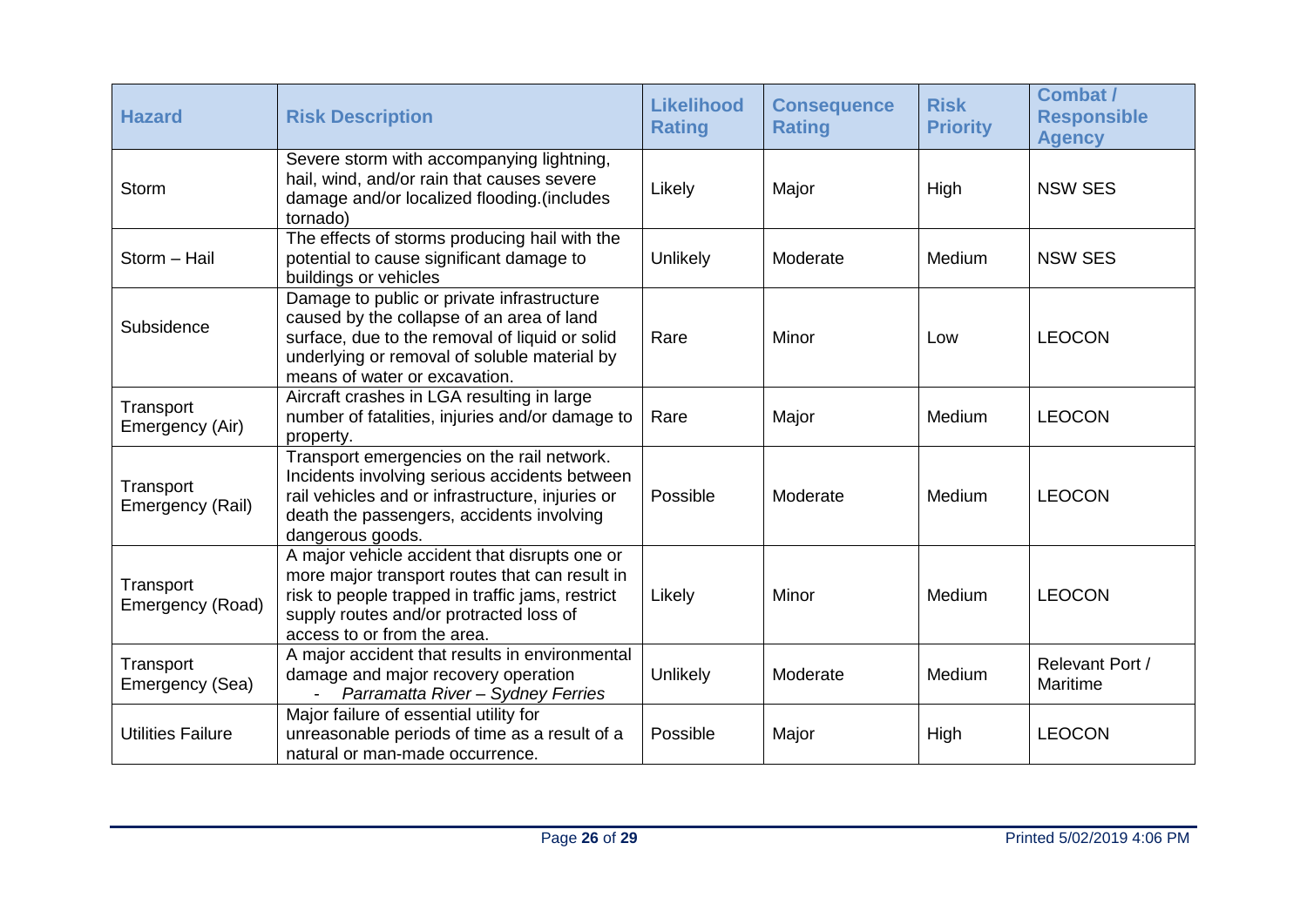# **Annexure C – Local Sub Plans, Supporting Plans and Policies**

Responsibility for the preparation and maintenance of appropriate sub and supporting plans rest with the relevant Combat Agency Controller or the relevant Functional Area Coordinator.

Any sub/supporting plans are developed in consultation with the Parramatta LEMC and the community.

The plans listed below are supplementary to this EMPLAN. The sub/supporting plans have been endorsed or supported by the LEMC and are determined as compliant and complimentary to the arrangements listed in this EMPLAN.

These plans are retained by the LEMO or the responsible agency on behalf of the LEMC and public release versions are available (where applicable) on the Council or relevant agency Website.

<span id="page-26-0"></span>

| <b>Plan/Policy</b>                                        | <b>Purpose</b>                                                                                                                                                                                                                    | <b>Combat /</b>                                                             |
|-----------------------------------------------------------|-----------------------------------------------------------------------------------------------------------------------------------------------------------------------------------------------------------------------------------|-----------------------------------------------------------------------------|
|                                                           |                                                                                                                                                                                                                                   | <b>Responsible Agency</b>                                                   |
| Sydney Olympic Park Emergency Plan<br>(2017)              | This plan has been developed as a sub plan to the<br>local and region emergency plan to detail special<br>control and coordination arrangements for the<br>response to an emergency in the Sydney Olympic<br><b>Park Precinct</b> | <b>Sydney Olympic Park Authority</b>                                        |
| Lake Parramatta Dam - Dam Safety<br>Emergency Plan (2017) | The general purpose of the DSEP covers<br>preparedness measures and notification to NSW<br>SES in the event of potential flooding, specifically<br>from Lake Parramatta Dam                                                       | <b>Owner - City of Parramatta Council</b><br><b>Combat Agency - NSW SES</b> |
| Lake Parramatta Dam - Dam Break Study<br>2006)            | This report details the results of the dambreak<br>study for Lake Parramatta Dam and the<br>consequences flooding from the dam failure to<br>determine the Consequence Category of the dam.                                       | <b>Owner - City of Parramatta Council</b><br><b>Combat Agency - NSW SES</b> |
| McCoy Park Basin Dam Safety<br>Emergency Plan (2013)      | The general purpose of the DSEP covers<br>preparedness measures and notification to NSW<br>SES in the event of potential flooding, specifically<br>from McCoy Park Basin                                                          | <b>Owner - City of Parramatta Council</b><br><b>Combat Agency - NSW SES</b> |
| McCoy Park Retarding Basin - Dam Break<br>Study           | This report details the results of the dambreak<br>study for the McCoy Park Flood Basin and the<br>consequences flooding from the dam failure to<br>determine the Consequence Category of the dam                                 | <b>Owner - City of Parramatta Council</b><br>Combat Agency - NSW SES        |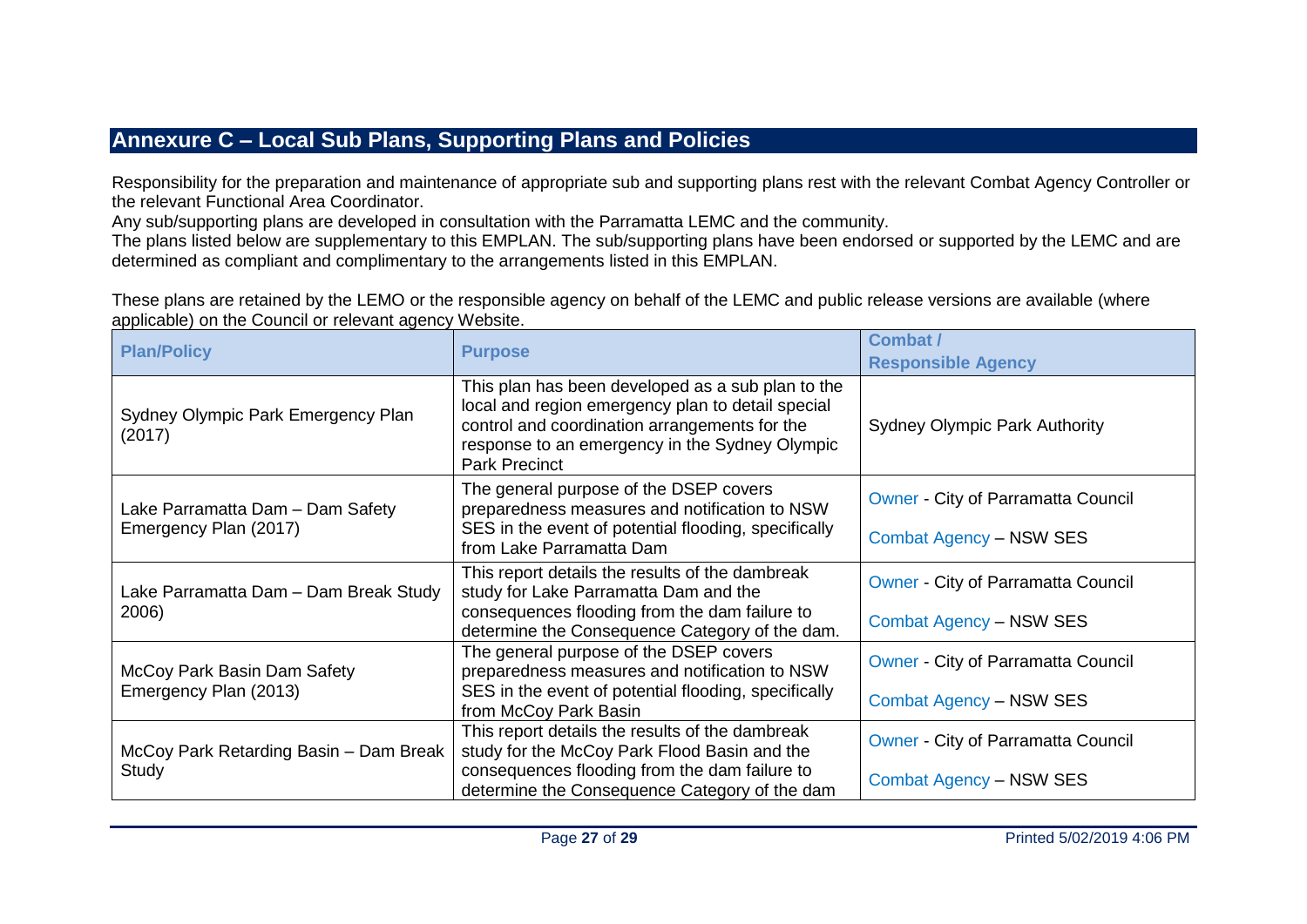| <b>Plan/Policy</b>                                                                                                                                                                                                                                                                  | <b>Purpose</b>                                                                                                                                                                                                                                                                                                                                                                           | Combat /<br><b>Responsible Agency</b>                                                                                                                                                   |
|-------------------------------------------------------------------------------------------------------------------------------------------------------------------------------------------------------------------------------------------------------------------------------------|------------------------------------------------------------------------------------------------------------------------------------------------------------------------------------------------------------------------------------------------------------------------------------------------------------------------------------------------------------------------------------------|-----------------------------------------------------------------------------------------------------------------------------------------------------------------------------------------|
| Northmead Reserve Flood Detention<br>Basin - Dam Safety Emergency Plan<br>(2013)                                                                                                                                                                                                    | This Dam Safety Emergency Plan (DSEP)<br>describes emergency procedures for Northmead<br>Reserve Flood Detention Basin and provides<br>information for emergency agencies should<br>downstream evacuation be required due to a<br>potential failure.                                                                                                                                     | <b>Owner - City of Parramatta Council</b><br><b>Combat Agency - NSW SES</b>                                                                                                             |
| Loyalty Road Dam Safety Emergency Plan<br>(2009)                                                                                                                                                                                                                                    | This plan covers preparedness in relation to the<br>occurrence of an emergency condition at Loyalty<br>Road Retarding Basin and provides information<br>necessary for emergency agencies to manage<br>downstream evacuation in the unlikely event of<br>potential dam failure.                                                                                                           | Owner – Greater Sydney Local Land<br><b>Services</b><br><b>Combat Agency - NSW SES</b>                                                                                                  |
| <b>VIVA Energy Fuel Storage and Distribution</b>                                                                                                                                                                                                                                    |                                                                                                                                                                                                                                                                                                                                                                                          |                                                                                                                                                                                         |
| Clyde & Parramatta Terminal<br>- Emergency Response Plans<br>- Pollution Incident Response Plans<br>Gore Bay Pipeline<br>- Environmental Management Manual<br>- Emergency Response Plan<br><b>Mascot Pipeline</b><br>- Environmental Management Manual<br>- Emergency Response Plan | These plans are prepared by VIVA Energy to<br>minimize and control risks associated with<br>operations in the Parramatta Local Government<br>Area. To ensure comprehensive and timely<br>communication about a pollution or emergency<br>incident.<br>Due to confidential operational information<br>contained in these plans, some of the documents<br>will be retained by VIVA Energy. | Owner - VIVA Energy<br><b>Combat Agency - Various</b><br>(incident specific)<br><b>NSW Fire &amp; Rescue</b><br>City of Parramatta Council<br><b>NSW EPA</b><br>NSW Ministry of Health. |